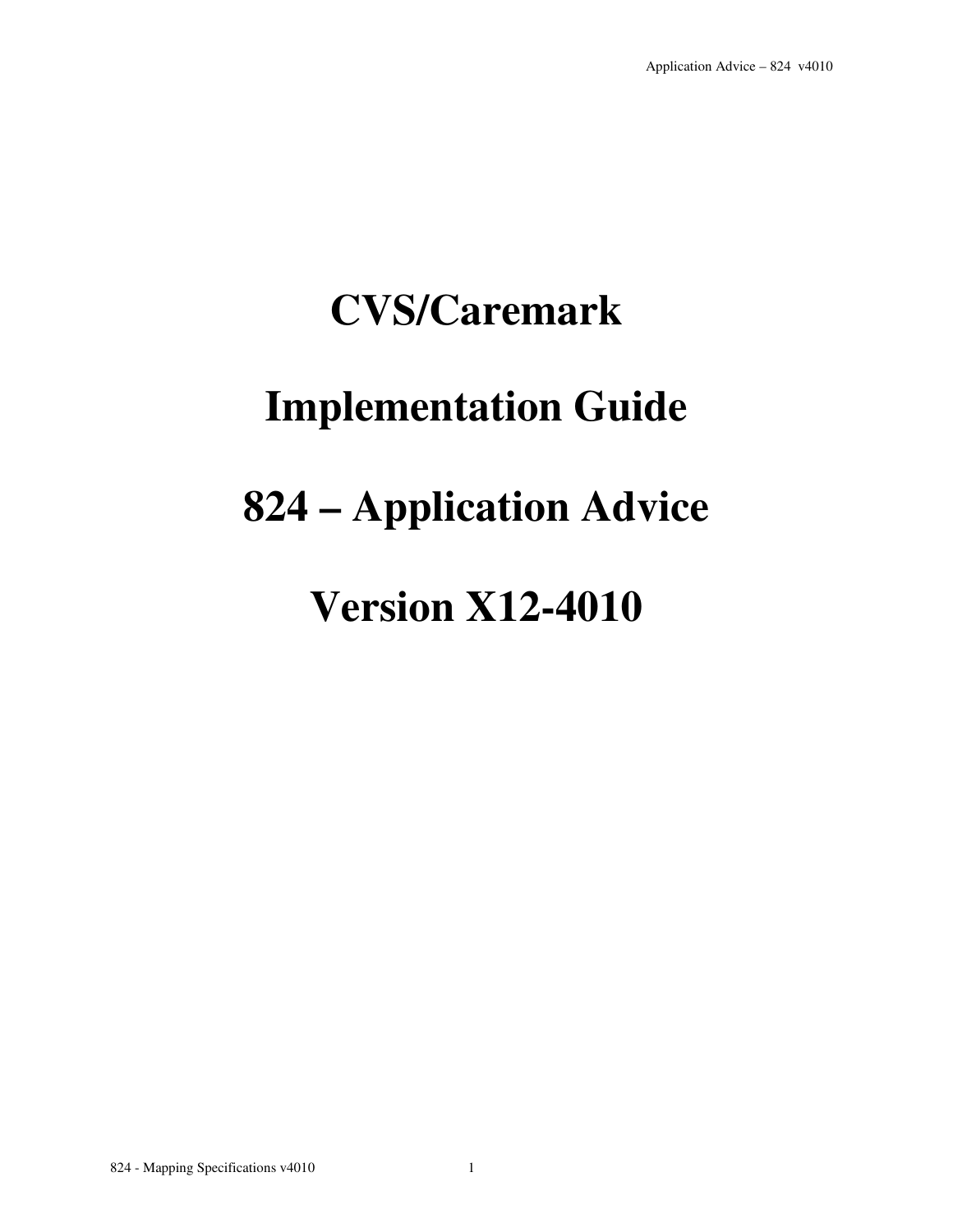### **Table of Contents**

| 824            |  |
|----------------|--|
| <b>ISA</b>     |  |
| <b>GS</b>      |  |
| SТ             |  |
| BGN            |  |
| $\mathbf{N}$ 1 |  |
| N1             |  |
| <b>PER</b>     |  |
| <b>OTI</b>     |  |
| <b>OTI</b>     |  |
| <b>REF</b>     |  |
| DTM            |  |
| AMT            |  |
| TED            |  |
| TED            |  |
| SE             |  |
| <b>GE</b>      |  |
| IEA.           |  |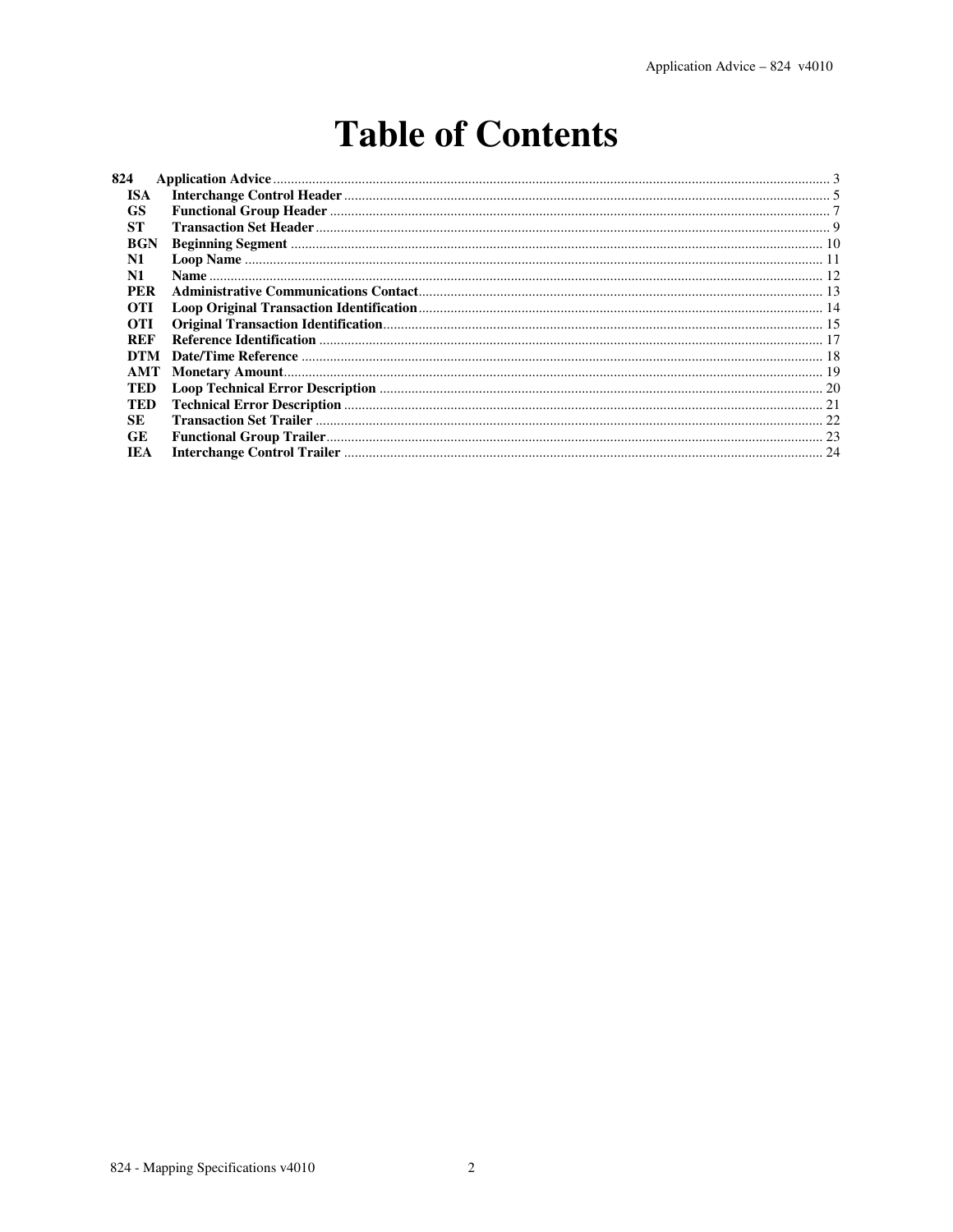Application Advice usage at CVS has been designed to relay any 'Critical Error Messages' to the Trading Partner that will affect the payment of Invoice(s) sent to CVS through the current EDI process. Please note that it is **MANDATORY** to trade the Application Advice (824) when conducting electronic invoicing.

A Functional Acknowledgment (997) required back to CVS**.** 

Resend **ONLY** those invoices with corrected errors. **If the entire batch is resent,** *ALL invoices will be rejected and not paid.* 

#### **Also Note - If you receive any error messages your invoice will not be paid.**

### **824 Application Advice**

### **Functional Group=AG**

**Purpose:** This Draft Standard for Trial Use contains the format and establishes the data contents of the Application Advice Transaction Set (824) for use within the context of an Electronic Data Interchange (EDI) environment. The transaction set can be used to provide the ability to report the results of an application system's data content edits of transaction sets. The results of editing transaction sets can be reported at the functional group and transaction set level, in either coded or free-form format. It is designed to accommodate the business need of reporting the acceptance, rejection or acceptance with change of any transaction set. The Application Advice should not be used in place of a transaction set designed as a specific response to another transaction set (e.g., purchase order acknowledgment sent in response to a purchase order).

#### **Not Defined:**

| Pos                     | $\underline{\mathbf{Id}}$<br><b>ISA</b><br><b>GS</b> | <b>Segment Name</b><br>Interchange Control Header<br><b>Functional Group Header</b> | <b>Req</b><br>M<br>M | <b>Max Use</b> | Repeat        | <b>Notes</b> | <b>Usage</b><br>Must use<br>Must use |
|-------------------------|------------------------------------------------------|-------------------------------------------------------------------------------------|----------------------|----------------|---------------|--------------|--------------------------------------|
| Heading:                |                                                      |                                                                                     |                      |                |               |              |                                      |
| Pos                     | $\underline{\mathbf{Id}}$                            | <b>Segment Name</b>                                                                 | Req                  | <b>Max Use</b> | <b>Repeat</b> | <b>Notes</b> | <b>Usage</b>                         |
| 010                     | <b>ST</b>                                            | <b>Transaction Set Header</b>                                                       | M                    |                |               |              | Must use                             |
| 020                     | <b>BGN</b>                                           | <b>Beginning Segment</b>                                                            | M                    |                |               |              | Must use                             |
| $LOOP$ ID $\text{-}$ N1 |                                                      |                                                                                     |                      |                | $\geq$ 1      |              |                                      |
| 030                     | N1                                                   | Name                                                                                | $\Omega$             |                |               |              | Must use                             |
| 080                     | <b>PER</b>                                           | Administrative Communications<br>Contact                                            | $\Omega$             | 3              |               |              | Used                                 |

#### **Detail:**

| Pos                 | Id                        | <b>Segment Name</b>                           | Req      | <b>Max Use</b> | <b>Repeat</b>       | <b>Notes</b>   | <b>Usage</b> |
|---------------------|---------------------------|-----------------------------------------------|----------|----------------|---------------------|----------------|--------------|
|                     | <b>LOOP ID - OTI</b>      |                                               |          |                | $\geq$ <sup>1</sup> | <b>N2/010L</b> |              |
| 010                 | <b>OTI</b>                | Original Transaction<br><b>Identification</b> | M        |                |                     | N2/010         | Must use     |
| 020                 | <b>REF</b>                | Reference Identification                      | $\Omega$ | 12             |                     | N2/020         | Must use     |
| 030                 | <b>DTM</b>                | Date/Time Reference                           | O        | 2              |                     | N2/030         | Must use     |
| 050                 | <b>AMT</b>                | <b>Monetary Amount</b>                        | О        | >1             |                     | N2/050         | Must use     |
|                     | <b>LOOP ID - TED</b>      |                                               |          |                | $\geq$ 1            |                |              |
| 070                 | <b>TED</b>                | <b>Technical Error Description</b>            | $\Omega$ |                |                     |                | Must use     |
| 090                 | <b>SE</b>                 | <b>Transaction Set Trailer</b>                | M        |                |                     |                | Must use     |
| <b>Not Defined:</b> |                           |                                               |          |                |                     |                |              |
| Pos                 | $\underline{\mathbf{Id}}$ | <b>Segment Name</b>                           | Req      | <b>Max Use</b> | Repeat              | <b>Notes</b>   | <b>Usage</b> |
|                     | <b>GE</b>                 | <b>Functional Group Trailer</b>               | M        |                |                     |                | Must use     |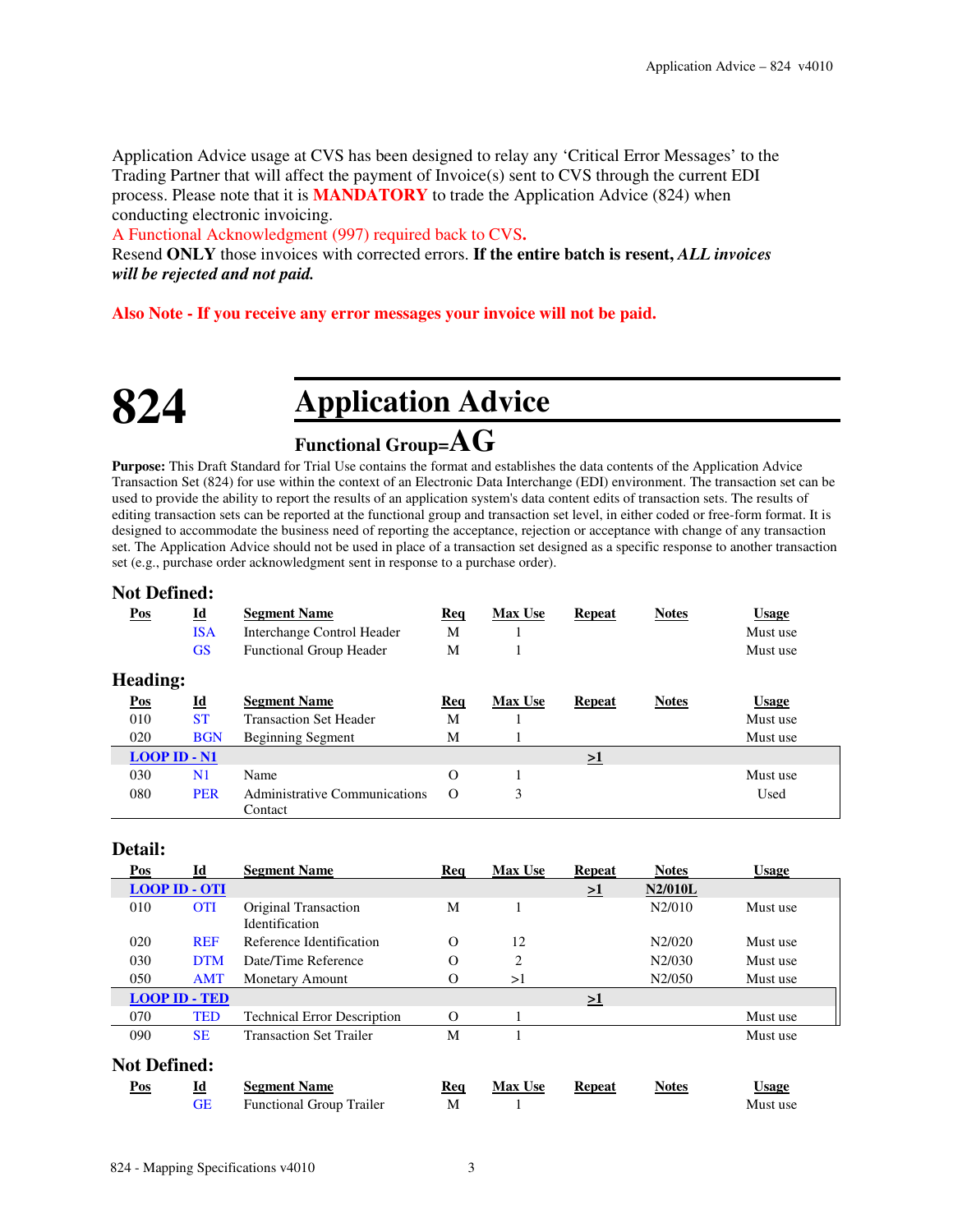| <b>IEA</b> | Interchange Control Trailer |  |  | Must use |
|------------|-----------------------------|--|--|----------|
|------------|-----------------------------|--|--|----------|

#### **Notes:**

- 2/010L The OTI loop is intended to provide a unique identification of the transaction set that is the subject of this application acknowledgment.
- 2/010 The OTI loop is intended to provide a unique identification of the transaction set that is the subject of this application acknowledgment.
- 2/030 The DTM segment allows for the provision of date, time, or date and time information required to uniquely identify the original transaction set.
- 2/050 The AMT segment should be utilized if monetary amount information is important to the unique identification of the original transaction set.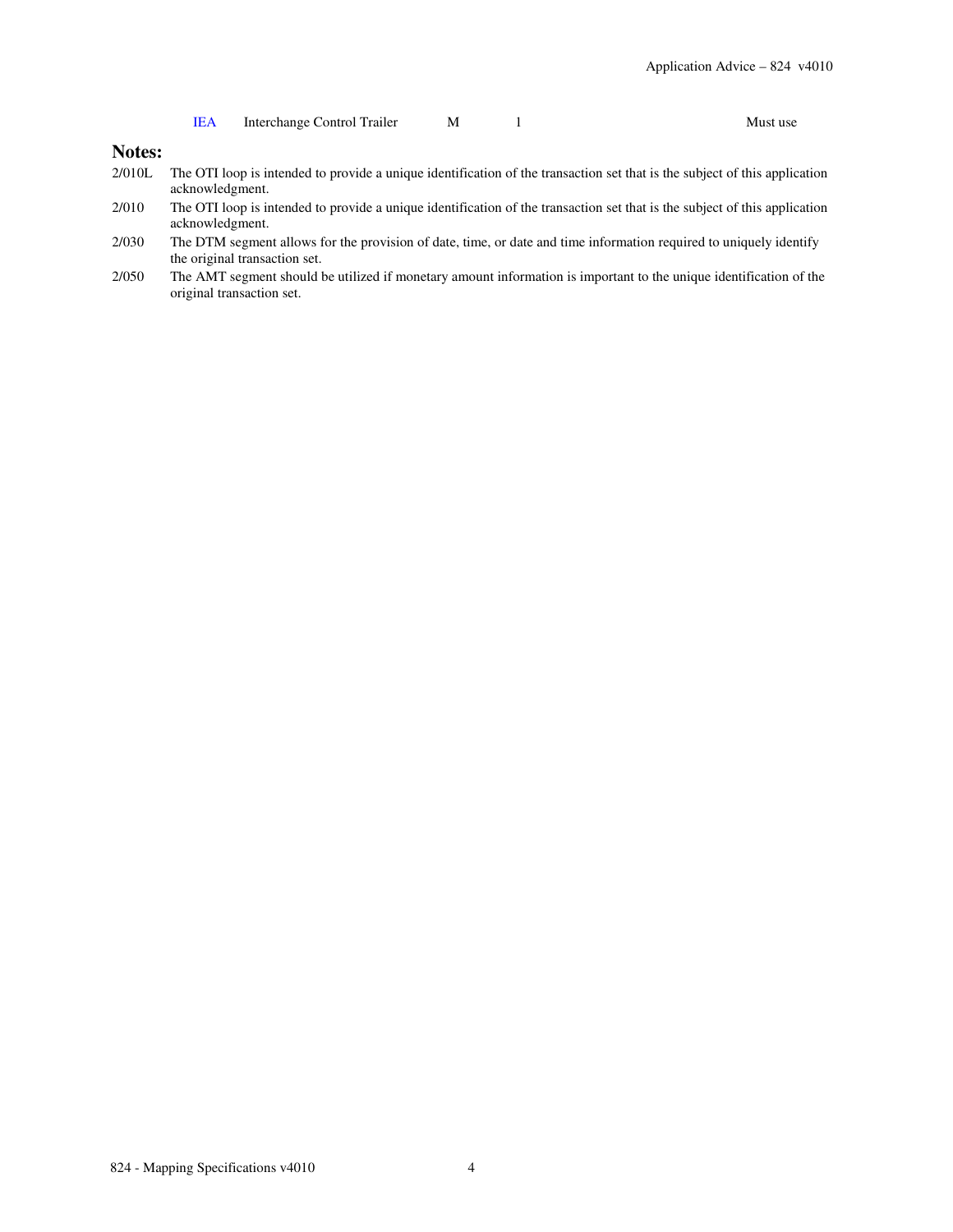## **ISA** Interchange Control Header **Posi** Not Defined - Mandatory Max: 1

**User Option (Usage):** Must use

**Purpose:** To start and identify an interchange of zero or more functional groups and interchange-related control segments

| <b>Element Summary:</b>    |                                              |                                                                                                                                                                                                                                     |                 |                   |                         |                          |  |  |
|----------------------------|----------------------------------------------|-------------------------------------------------------------------------------------------------------------------------------------------------------------------------------------------------------------------------------------|-----------------|-------------------|-------------------------|--------------------------|--|--|
| <b>Ref</b><br>ISA01        | $\underline{\mathbf{Id}}$<br>I <sub>01</sub> | <b>Element Name</b><br><b>Authorization Information Qualifier</b>                                                                                                                                                                   | <u>Req</u><br>M | <b>Type</b><br>ID | Min/Max<br>2/2          | <b>Usage</b><br>Must use |  |  |
|                            |                                              | <b>Description:</b> Code to identify the type of information in the Authorization Information                                                                                                                                       |                 |                   |                         |                          |  |  |
|                            |                                              | <b>CodeList Summary</b> (Total Codes: 7, Included: 1)<br>Code<br><b>Name</b><br>$\overline{00}$<br>No Authorization Information Present (No Meaningful Information in I02)                                                          |                 |                   |                         |                          |  |  |
| <u>Ref</u><br><b>ISA02</b> | $\underline{\mathbf{Id}}$<br>I <sub>02</sub> | <b>Element Name</b><br><b>Authorization Information</b>                                                                                                                                                                             | <u>Req</u><br>M | <b>Type</b><br>AN | <u>Min/Max</u><br>10/10 | Usage<br>Must use        |  |  |
|                            |                                              | <b>Description:</b> Information used for additional identification or authorization of the interchange sender<br>or the data in the interchange; the type of information is set by the Authorization Information Qualifier<br>(IO1) |                 |                   |                         |                          |  |  |
| ISA <sub>03</sub>          | I03                                          | <b>Security Information Qualifier</b>                                                                                                                                                                                               | М               | ID                | 2/2                     | Must use                 |  |  |
|                            |                                              | <b>Description:</b> Code to identify the type of information in the Security Information                                                                                                                                            |                 |                   |                         |                          |  |  |
|                            |                                              | CodeList Summary (Total Codes: 2, Included: 1)<br>Code<br>Name<br>$00\,$<br>No Security Information Present (No Meaningful Information in I04)                                                                                      |                 |                   |                         |                          |  |  |
| Ref<br>ISA04               | Id<br><b>I04</b>                             | <b>Element Name</b><br><b>Security Information</b>                                                                                                                                                                                  | <u>Req</u><br>M | <u>Type</u><br>AN | Min/Max<br>10/10        | <b>Usage</b><br>Must use |  |  |
|                            |                                              | <b>Description:</b> This is used for identifying the security information about the interchange sender or the<br>data in the interchange; the type of information is set by the Security Information Qualifier (I03)                |                 |                   |                         |                          |  |  |
| ISA <sub>05</sub>          | I05                                          | <b>Interchange ID Qualifier</b>                                                                                                                                                                                                     | М               | ID                | 2/2                     | Must use                 |  |  |
|                            |                                              | <b>Description:</b> Qualifier to designate the system/method of code structure used to designate the sender<br>or receiver ID element being qualified                                                                               |                 |                   |                         |                          |  |  |
|                            |                                              | CodeList Summary (Total Codes: 38, Included: 1)<br><b>Code</b><br>Name<br>Duns (Dun & Bradstreet)<br>01                                                                                                                             |                 |                   |                         |                          |  |  |
| Ref                        | $\underline{\mathbf{Id}}$                    | <b>Element Name</b>                                                                                                                                                                                                                 | <u>Req</u>      | <u>Type</u>       | Min/Max                 | <b>Usage</b>             |  |  |
| ISA <sub>06</sub>          | <b>I06</b>                                   | <b>Interchange Sender ID</b>                                                                                                                                                                                                        | M               | AN                | 15/15                   | Must use                 |  |  |
|                            |                                              | <b>Description:</b> Identification code published by the sender for other parties to use as the receiver ID to<br>route data to them; the sender always codes this value in the sender ID element                                   |                 |                   |                         |                          |  |  |
| ISA07                      | I05                                          | <b>Interchange ID Qualifier</b>                                                                                                                                                                                                     | M               | ID                | 2/2                     | Must use                 |  |  |
|                            |                                              | Description: Qualifier to designate the system/method of code structure used to designate the sender<br>or receiver ID element being qualified                                                                                      |                 |                   |                         |                          |  |  |
|                            |                                              | CodeList Summary (Total Codes: 38, Included: 1)<br><b>Code</b><br><b>Name</b><br>08<br>UCC EDI Communications ID (Comm ID)                                                                                                          |                 |                   |                         |                          |  |  |
| <b>Ref</b>                 | $\underline{\mathbf{Id}}$                    | <b>Element Name</b>                                                                                                                                                                                                                 | Req             | <b>Type</b>       | Min/Max                 | <b>Usage</b>             |  |  |
| ISA08                      | <b>I07</b>                                   | <b>Interchange Receiver ID</b>                                                                                                                                                                                                      | M               | AN                | 15/15                   | Must use                 |  |  |
|                            |                                              |                                                                                                                                                                                                                                     |                 |                   |                         |                          |  |  |

**Description:** Identification code published by the receiver of the data; When sending, it is used by the sender as their sending ID, thus other parties sending to them will use this as a receiving ID to route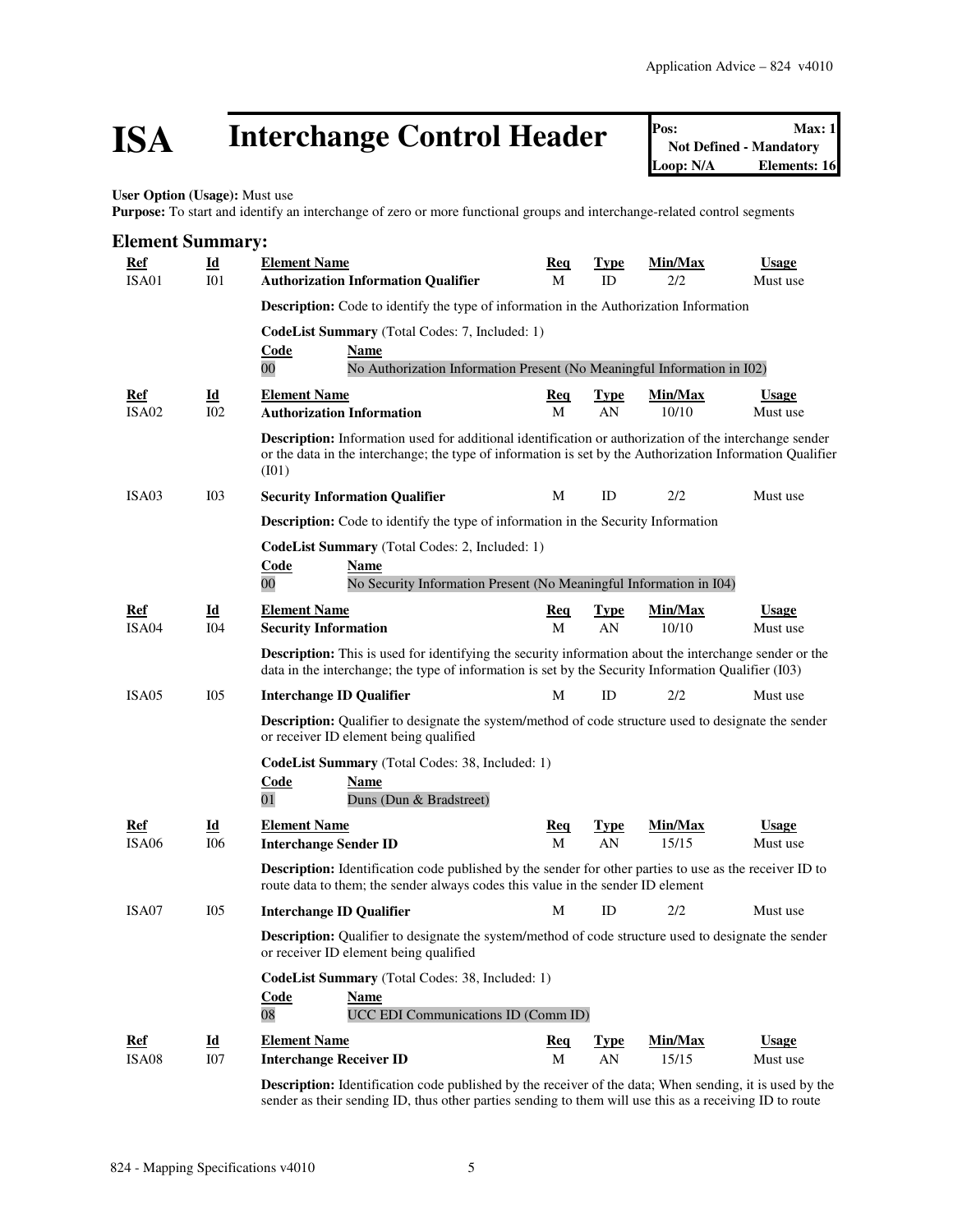|                     |                                  | data to them                                                                                                                                                                                                              |                 |                   |                |                          |
|---------------------|----------------------------------|---------------------------------------------------------------------------------------------------------------------------------------------------------------------------------------------------------------------------|-----------------|-------------------|----------------|--------------------------|
| ISA <sub>09</sub>   | <b>IO8</b>                       | <b>Interchange Date</b>                                                                                                                                                                                                   | М               | DT                | 6/6            | Must use                 |
|                     |                                  | Description: Date of the interchange                                                                                                                                                                                      |                 |                   |                |                          |
| ISA10               | I09                              | <b>Interchange Time</b>                                                                                                                                                                                                   | M               | TM                | 4/4            | Must use                 |
|                     |                                  | <b>Description:</b> Time of the interchange                                                                                                                                                                               |                 |                   |                |                          |
| ISA11               | <b>I</b> 10                      | <b>Interchange Control Standards Identifier</b>                                                                                                                                                                           | М               | ID                | 1/1            | Must use                 |
|                     |                                  | <b>Description:</b> Code to identify the agency responsible for the control standard used by the message<br>that is enclosed by the interchange header and trailer<br>All valid standard codes are used. (Total Codes: 1) |                 |                   |                |                          |
| ISA12               | 111                              | <b>Interchange Control Version Number</b>                                                                                                                                                                                 | M               | ID                | 5/5            | Must use                 |
|                     |                                  | Description: Code specifying the version number of the interchange control segments                                                                                                                                       |                 |                   |                |                          |
|                     |                                  | CodeList Summary (Total Codes: 14, Included: 1)<br>Code<br>Name<br>00401<br>Draft Standards for Trial Use Approved for Publication by ASC X12 Procedures<br>Review Board through October 1997                             |                 |                   |                |                          |
| <b>Ref</b>          | $\underline{\mathbf{Id}}$        | <b>Element Name</b>                                                                                                                                                                                                       | Req             | <b>Type</b>       | Min/Max        | <b>Usage</b>             |
| ISA13               | 112                              | <b>Interchange Control Number</b>                                                                                                                                                                                         | M               | N <sub>0</sub>    | 9/9            | Must use                 |
|                     |                                  | <b>Description:</b> A control number assigned by the interchange sender                                                                                                                                                   |                 |                   |                |                          |
| ISA14               | 113                              | <b>Acknowledgment Requested</b>                                                                                                                                                                                           | М               | ID                | 1/1            | Must use                 |
|                     |                                  | <b>Description:</b> Code sent by the sender to request an interchange acknowledgment (TA1)                                                                                                                                |                 |                   |                |                          |
|                     |                                  | CodeList Summary (Total Codes: 2, Included: 1)<br>Code<br>Name<br>$\Omega$<br>No Acknowledgment Requested                                                                                                                 |                 |                   |                |                          |
| <u>Ref</u><br>ISA15 | $\underline{\mathbf{Id}}$<br>I14 | <b>Element Name</b><br><b>Usage Indicator</b>                                                                                                                                                                             | <b>Req</b><br>M | <b>Type</b><br>ID | Min/Max<br>1/1 | <b>Usage</b><br>Must use |
|                     |                                  | <b>Description:</b> Code to indicate whether data enclosed by this interchange envelope is test, production<br>or information                                                                                             |                 |                   |                |                          |
|                     |                                  | <b>CodeList Summary</b> (Total Codes: 3, Included: 1)<br><b>Code</b><br><b>Name</b><br>$\overline{\mathbf{P}}$<br><b>Production Data</b>                                                                                  |                 |                   |                |                          |
| <u>Ref</u>          | $\underline{\mathbf{Id}}$        | <b>Element Name</b>                                                                                                                                                                                                       | <u>Req</u>      | <b>Type</b>       | Min/Max        | <b>Usage</b>             |
| ISA16               | I15                              | <b>Component Element Separator</b>                                                                                                                                                                                        | M               |                   | 1/1            | Must use                 |
|                     |                                  | <b>Description:</b> Type is not applicable; the component element separator is a delimiter and not a data<br>element; this field provides the delimiter used to separate component data elements within a composite       |                 |                   |                |                          |

data structure; this value must be different than the data element separator and the segment terminator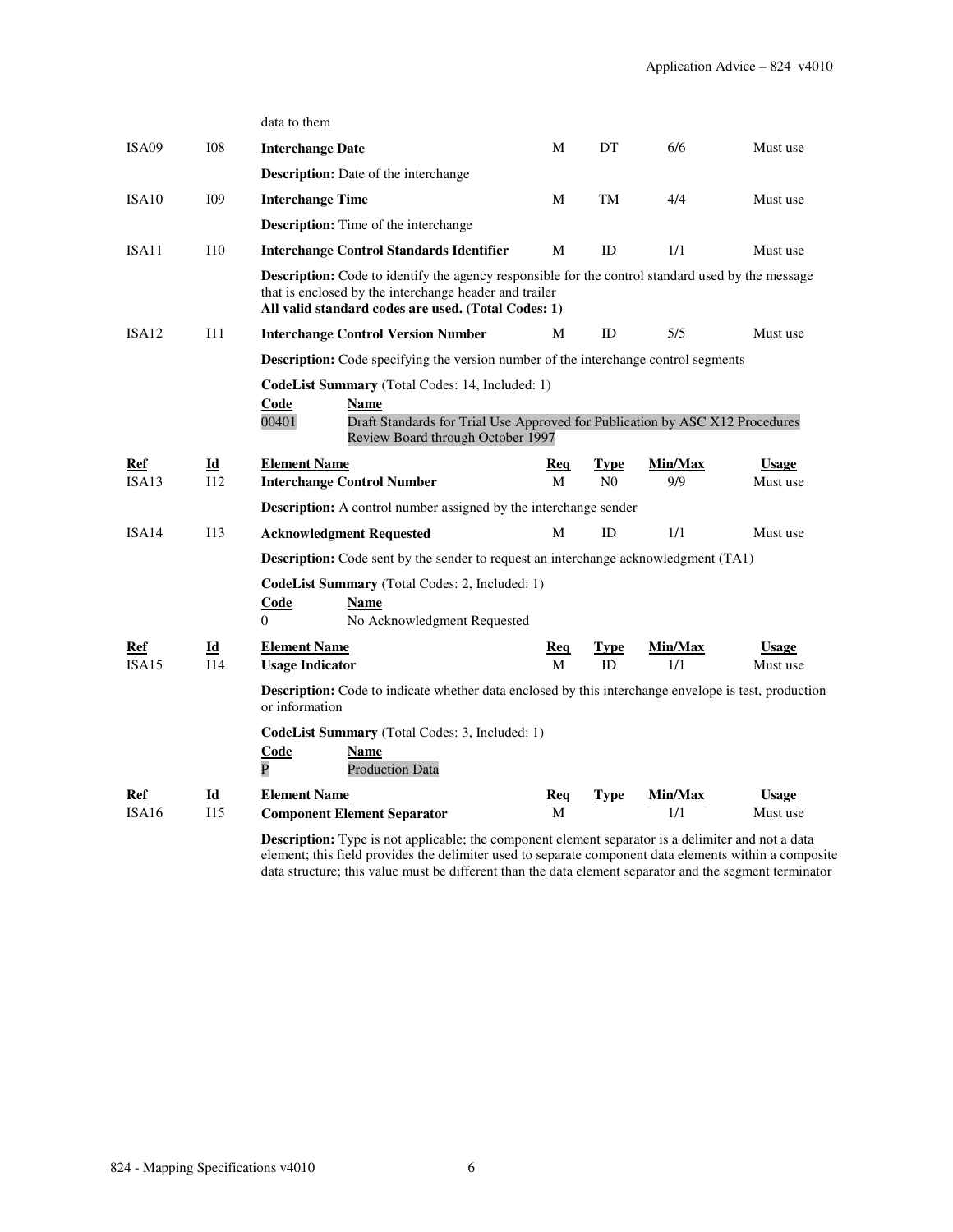# GS **Functional Group Header Pos:** Max: 1<br>
Not Defined - Mandatory<br>
Loop: N/A<br> **Elements: 8**

**Not Defined - Mandatory Elements: 8** 

**User Option (Usage):** Must use

**Purpose:** To indicate the beginning of a functional group and to provide control information

| <b>Element Summary:</b> |                                  |                                                                                                                                                                                                                                                                                                                                                                                                                                                                                                                   |                 |                   |                 |                          |  |  |
|-------------------------|----------------------------------|-------------------------------------------------------------------------------------------------------------------------------------------------------------------------------------------------------------------------------------------------------------------------------------------------------------------------------------------------------------------------------------------------------------------------------------------------------------------------------------------------------------------|-----------------|-------------------|-----------------|--------------------------|--|--|
| Ref<br>GS01             | Id<br>479                        | <b>Element Name</b><br><b>Functional Identifier Code</b>                                                                                                                                                                                                                                                                                                                                                                                                                                                          | Req<br>M        | Type<br>ID        | Min/Max<br>2/2  | <u>Usage</u><br>Must use |  |  |
|                         |                                  | <b>Description:</b> Code identifying a group of application related transaction sets                                                                                                                                                                                                                                                                                                                                                                                                                              |                 |                   |                 |                          |  |  |
|                         |                                  | CodeList Summary (Total Codes: 240, Included: 1)<br>Code<br>Name<br>AG<br>Application Advice (824)                                                                                                                                                                                                                                                                                                                                                                                                                |                 |                   |                 |                          |  |  |
| Ref<br>GS02             | $\underline{\mathbf{Id}}$<br>142 | <b>Element Name</b><br><b>Application Sender's Code</b>                                                                                                                                                                                                                                                                                                                                                                                                                                                           | Req<br>M        | Type<br>AN        | Min/Max<br>2/15 | <b>Usage</b><br>Must use |  |  |
|                         |                                  | <b>Description:</b> Code identifying party sending transmission; codes agreed to by trading partners                                                                                                                                                                                                                                                                                                                                                                                                              |                 |                   |                 |                          |  |  |
| GS <sub>03</sub>        | 124                              | <b>Application Receiver's Code</b>                                                                                                                                                                                                                                                                                                                                                                                                                                                                                | M               | AN                | 2/15            | Must use                 |  |  |
|                         |                                  | <b>Description:</b> Code identifying party receiving transmission; codes agreed to by trading partners                                                                                                                                                                                                                                                                                                                                                                                                            |                 |                   |                 |                          |  |  |
| GS <sub>04</sub>        | 373                              | Date                                                                                                                                                                                                                                                                                                                                                                                                                                                                                                              | M               | DT                | 8/8             | Must use                 |  |  |
|                         |                                  | <b>Description:</b> Date expressed as CCYYMMDD                                                                                                                                                                                                                                                                                                                                                                                                                                                                    |                 |                   |                 |                          |  |  |
| GS <sub>05</sub>        | 337                              | <b>Time</b>                                                                                                                                                                                                                                                                                                                                                                                                                                                                                                       | M               | TM                | 4/8             | Must use                 |  |  |
|                         |                                  | <b>Description:</b> Time expressed in 24-hour clock time as follows: HHMM, or HHMMSS, or<br>HHMMSSD, or HHMMSSDD, where H = hours (00-23), $M =$ minutes (00-59), S = integer seconds<br>$(00-59)$ and DD = decimal seconds; decimal seconds are expressed as follows: D = tenths (0-9) and<br>$DD = hundredths (00-99)$                                                                                                                                                                                          |                 |                   |                 |                          |  |  |
| GS <sub>06</sub>        | 28                               | <b>Group Control Number</b>                                                                                                                                                                                                                                                                                                                                                                                                                                                                                       | M               | N <sub>0</sub>    | 1/9             | Must use                 |  |  |
|                         |                                  | Description: Assigned number originated and maintained by the sender                                                                                                                                                                                                                                                                                                                                                                                                                                              |                 |                   |                 |                          |  |  |
| GS07                    | 455                              | <b>Responsible Agency Code</b>                                                                                                                                                                                                                                                                                                                                                                                                                                                                                    | М               | ID                | 1/2             | Must use                 |  |  |
|                         |                                  | Description: Code identifying the issuer of the standard; this code is used in conjunction with Data<br>Element 480                                                                                                                                                                                                                                                                                                                                                                                               |                 |                   |                 |                          |  |  |
|                         |                                  | CodeList Summary (Total Codes: 2, Included: 1)<br>Code<br>Name<br>$\overline{\text{X}}$<br><b>Accredited Standards Committee X12</b>                                                                                                                                                                                                                                                                                                                                                                              |                 |                   |                 |                          |  |  |
| Ref<br><b>GS08</b>      | Id<br>480                        | <b>Element Name</b><br><b>Version / Release / Industry Identifier Code</b>                                                                                                                                                                                                                                                                                                                                                                                                                                        | <u>Req</u><br>M | <b>Type</b><br>AN | Min/Max<br>1/12 | <b>Usage</b><br>Must use |  |  |
|                         |                                  | <b>Description:</b> Code indicating the version, release, subrelease, and industry identifier of the EDI<br>standard being used, including the GS and GE segments; if code in DE455 in GS segment is X, then in<br>DE 480 positions 1-3 are the version number; positions 4-6 are the release and subrelease, level of the<br>version; and positions 7-12 are the industry or trade association identifiers (optionally assigned by<br>user); if code in DE455 in GS segment is T, then other formats are allowed |                 |                   |                 |                          |  |  |
|                         |                                  | CodeList Summary (Total Codes: 39, Included: 1)<br>Code<br>Name<br>004010<br>Draft Standards Approved for Publication by ASC X12 Procedures Review Board<br>through October 1997                                                                                                                                                                                                                                                                                                                                  |                 |                   |                 |                          |  |  |

### **Semantics:**

1. GS04 is the group date.

2. GS05 is the group time.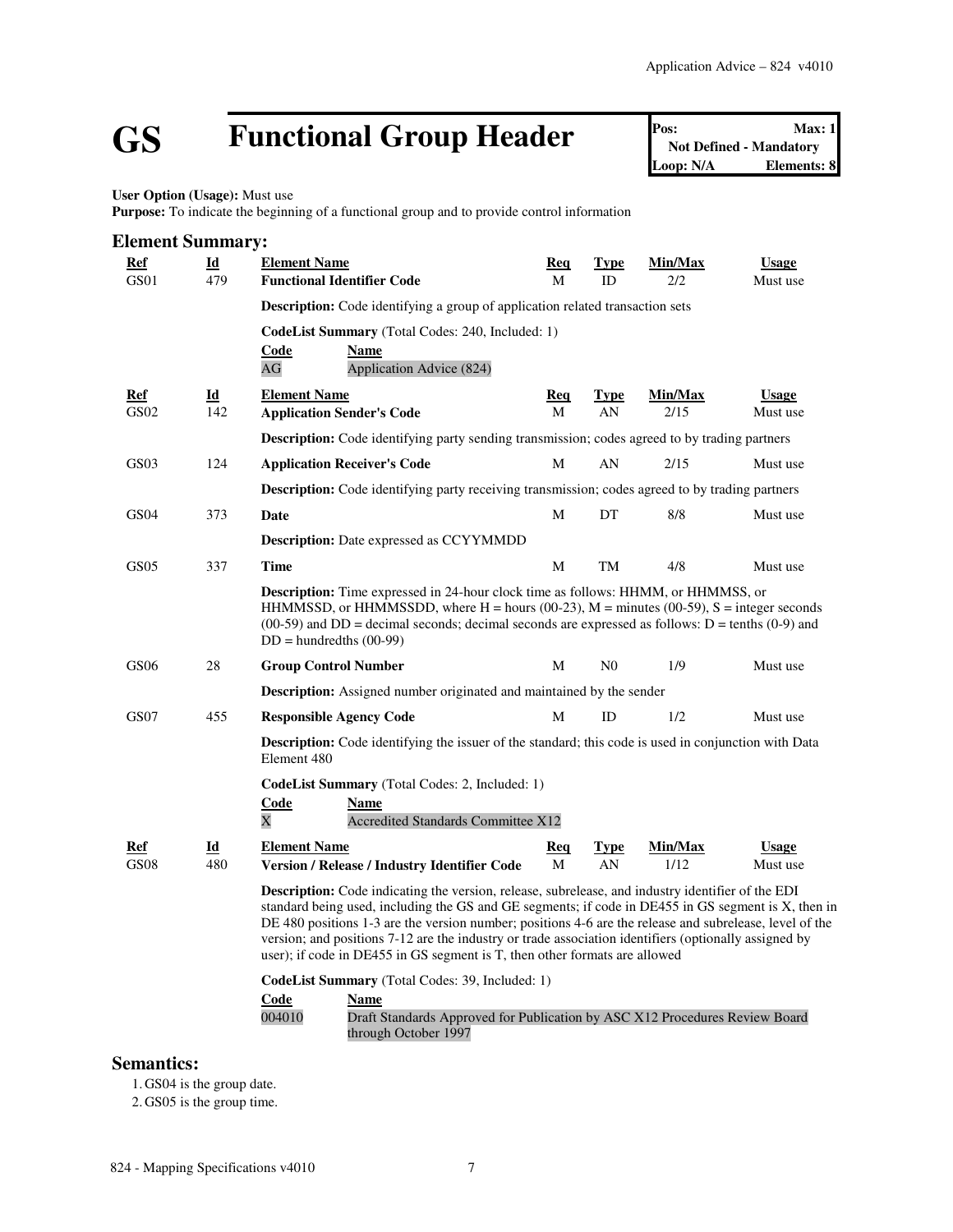3.The data interchange control number GS06 in this header must be identical to the same data element in the associated functional group trailer, GE02.

#### **Comments:**

1. A functional group of related transaction sets, within the scope of X12 standards, consists of a collection of similar transaction sets enclosed by a functional group header and a functional group trailer.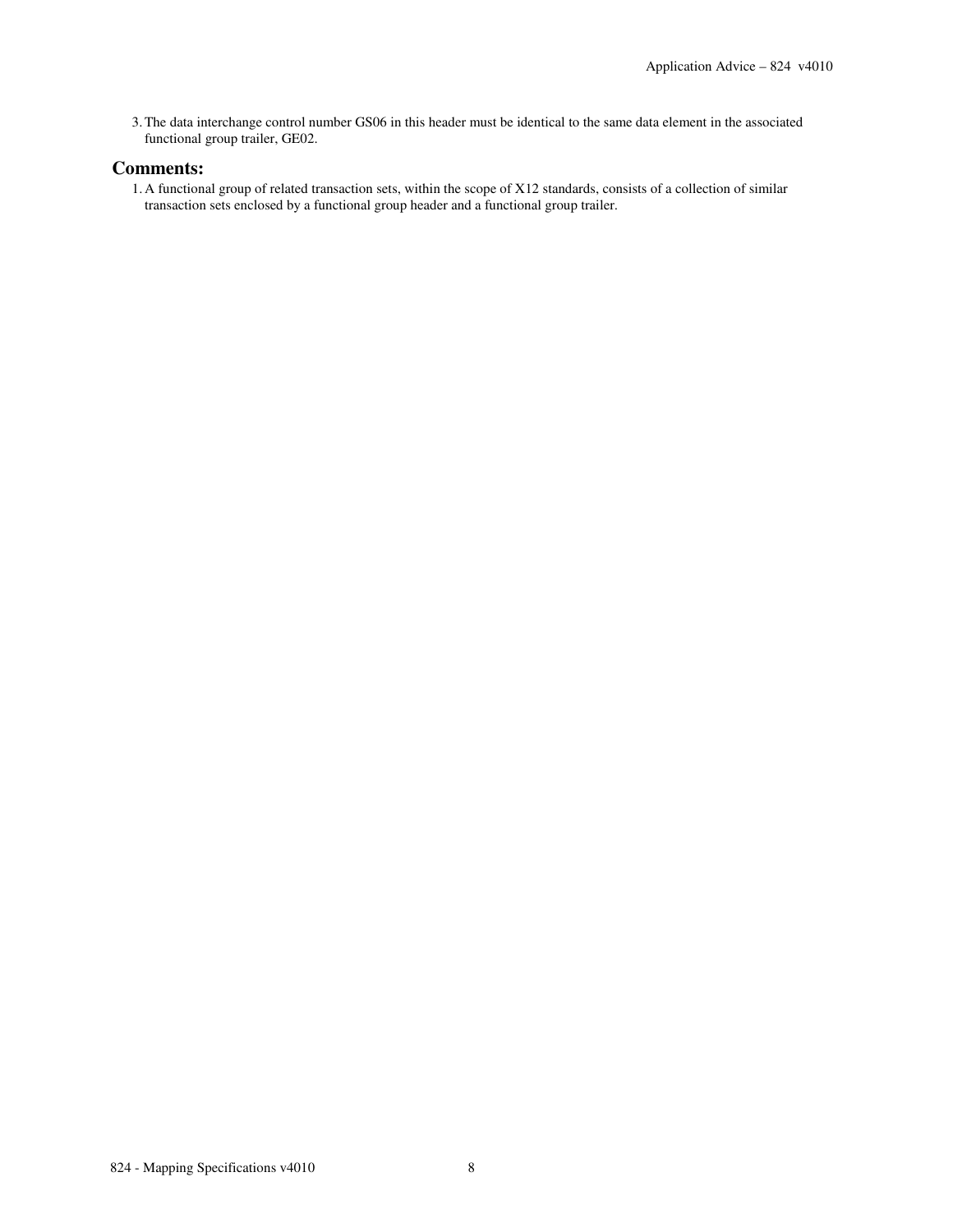## **ST Transaction Set Header Pos: 010 Max: 1**<br> **Pos: 010 Max: 1**<br> **Loop: N/A Elements: 2**

**Heading - Mandatory Elements: 2** 

**User Option (Usage):** Must use

**Purpose:** To indicate the start of a transaction set and to assign a control number

#### **Element Summary:**

| <b>Ref</b>       | Id  | <b>Element Name</b>                                                                                         | Req | <b>Type</b> | Min/Max | <b>Usage</b> |
|------------------|-----|-------------------------------------------------------------------------------------------------------------|-----|-------------|---------|--------------|
| ST <sub>01</sub> | 143 | <b>Transaction Set Identifier Code</b>                                                                      | М   | ID          | 3/3     | Must use     |
|                  |     | <b>Description:</b> Code uniquely identifying a Transaction Set                                             |     |             |         |              |
|                  |     | <b>CodeList Summary</b> (Total Codes: 298, Included: 1)<br>Code<br>Name<br>824<br><b>Application Advice</b> |     |             |         |              |
| <b>Ref</b>       | Id  | <b>Element Name</b>                                                                                         | Req | <b>Type</b> | Min/Max | <b>Usage</b> |
| ST <sub>02</sub> | 329 | <b>Transaction Set Control Number</b>                                                                       | М   | AN          | 4/9     | Must use     |

**Description:** Identifying control number that must be unique within the transaction set functional group assigned by the originator for a transaction set

#### **Semantics:**

1.The transaction set identifier (ST01) used by the translation routines of the interchange partners to select the appropriate transaction set definition (e.g., 810 selects the Invoice Transaction Set).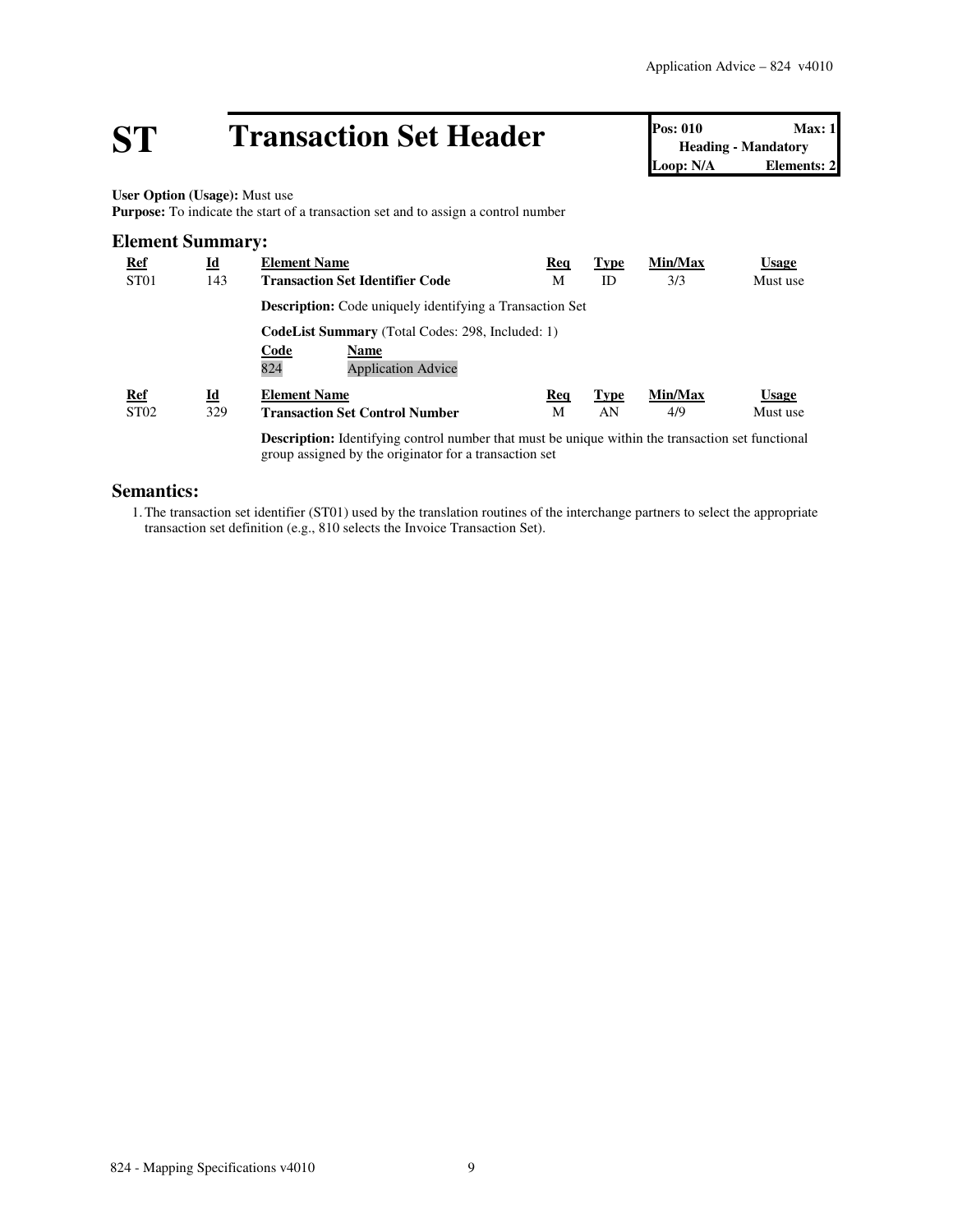## **BGN Beginning Segment Pos: 020 Max: 1**<br> **Pos: 020 Max: 1**<br> **Loop: N/A Elements: 3**

**Heading - Mandatory Elements: 3** 

**User Option (Usage):** Must use **Purpose:** To indicate the beginning of a transaction set

#### **Element Summary:**

| Ref<br>BGN01 | $\underline{\mathbf{Id}}$<br>353 | <b>Element Name</b><br><b>Transaction Set Purpose Code</b>                                                                                                        | Req<br>М | <b>Type</b><br>ID | Min/Max<br>2/2  | <b>Usage</b><br>Must use |
|--------------|----------------------------------|-------------------------------------------------------------------------------------------------------------------------------------------------------------------|----------|-------------------|-----------------|--------------------------|
|              |                                  | <b>Description:</b> Code identifying purpose of transaction set                                                                                                   |          |                   |                 |                          |
|              |                                  | <b>CodeList Summary</b> (Total Codes: 65, Included: 1)<br>Code<br>Name<br>34<br><b>Payment Declined</b>                                                           |          |                   |                 |                          |
| Ref<br>BGN02 | $\underline{\mathbf{Id}}$<br>127 | <b>Element Name</b><br><b>Reference Identification</b>                                                                                                            | Req<br>М | <b>Type</b><br>AN | Min/Max<br>1/30 | <b>Usage</b><br>Must use |
|              |                                  | <b>Description:</b> Reference information as defined for a particular Transaction Set or as specified by the<br>Reference Identification Qualifier<br>TP and Date |          |                   |                 |                          |
| BGN03        | 373                              | Date                                                                                                                                                              | M        | DT                | 8/8             | Must use                 |
|              |                                  | <b>Description:</b> Date expressed as CCYYMMDD                                                                                                                    |          |                   |                 |                          |

#### **Syntax Rules:**

1.C0504 - If BGN05 is present, then BGN04 is required.

#### **Semantics:**

- 1.BGN02 is the transaction set reference number.
- 2.BGN03 is the transaction set date.
- 3.BGN04 is the transaction set time.
- 4.BGN05 is the transaction set time qualifier.

5.BGN06 is the transaction set reference number of a previously sent transaction affected by the current transaction.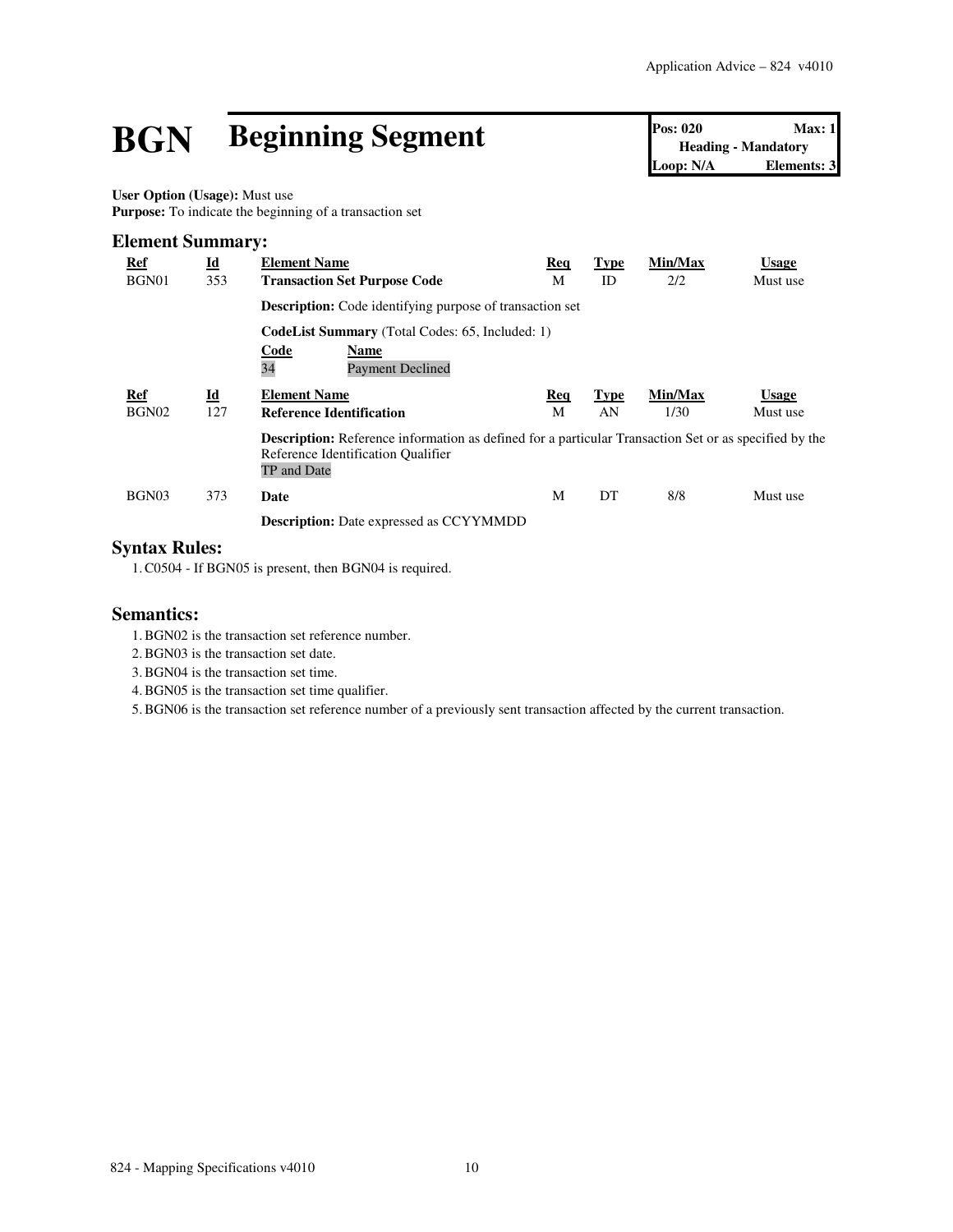#### **Loop Name Pos:** 030 **Repeat:** >1 **Optional Loop: N1 Elements: N/A User Option (Usage):** Must use

**Purpose:** To identify a party by type of organization, name, and code

#### **Loop Summary:**

| Pos | Id         | <b>Segment Name</b>                   | Req | <b>Max Use</b> | Repeat | Usage    |
|-----|------------|---------------------------------------|-----|----------------|--------|----------|
| 030 | N1         | <b>Name</b>                           |     |                |        | Must use |
| 080 | <b>PER</b> | Administrative Communications Contact |     |                |        | Used     |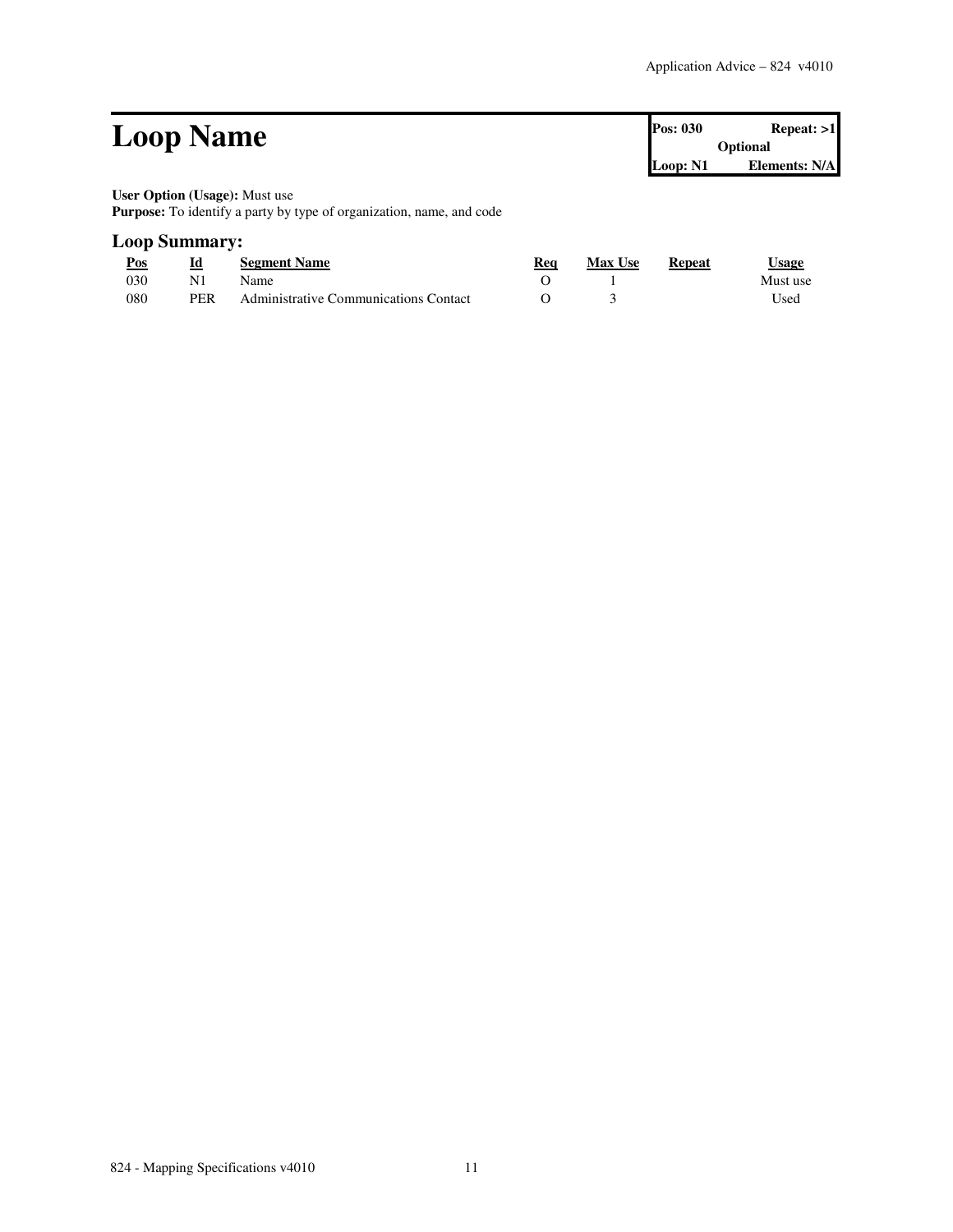| N1                                   |                           | <b>Name</b>                                                                                                   |            |             | Pos: 030<br>Loop: N1 | Max:1<br><b>Heading - Optional</b><br>Elements: 2 |
|--------------------------------------|---------------------------|---------------------------------------------------------------------------------------------------------------|------------|-------------|----------------------|---------------------------------------------------|
| <b>User Option (Usage):</b> Must use |                           | <b>Purpose:</b> To identify a party by type of organization, name, and code                                   |            |             |                      |                                                   |
| <b>Element Summary:</b>              |                           |                                                                                                               |            |             |                      |                                                   |
| <b>Ref</b>                           | $\underline{\mathbf{Id}}$ | <b>Element Name</b>                                                                                           | <u>Req</u> | <b>Type</b> | Min/Max              | <b>Usage</b>                                      |
| N <sub>10</sub> 1                    | 98                        | <b>Entity Identifier Code</b>                                                                                 | M          | ID          | 2/3                  | Must use                                          |
|                                      |                           | <b>Description:</b> Code identifying an organizational entity, a physical location, property or an individual |            |             |                      |                                                   |
|                                      |                           | <b>CodeList Summary</b> (Total Codes: 1312, Included: 2)                                                      |            |             |                      |                                                   |
|                                      |                           | Code<br>Name<br>FR<br><b>Message From</b><br>TO<br>Message To                                                 |            |             |                      |                                                   |
| <u>Ref</u>                           | $\underline{\mathbf{Id}}$ | <b>Element Name</b>                                                                                           | <b>Req</b> | <b>Type</b> | Min/Max              | <b>Usage</b>                                      |
| N <sub>1</sub> 02                    | 93                        | <b>Name</b>                                                                                                   | X          | AN          | 1/60                 | Must use                                          |
|                                      |                           | <b>Description:</b> Free-form name                                                                            |            |             |                      |                                                   |

#### **Syntax Rules:**

1.R0203 - At least one of N102 or N103 is required.

2. P0304 - If either N103 or N104 is present, then the other is required.

#### **Comments:**

1.This segment, used alone, provides the most efficient method of providing organizational identification. To obtain this efficiency the "ID Code" (N104) must provide a key to the table maintained by the transaction processing party. 2. N105 and N106 further define the type of entity in N101.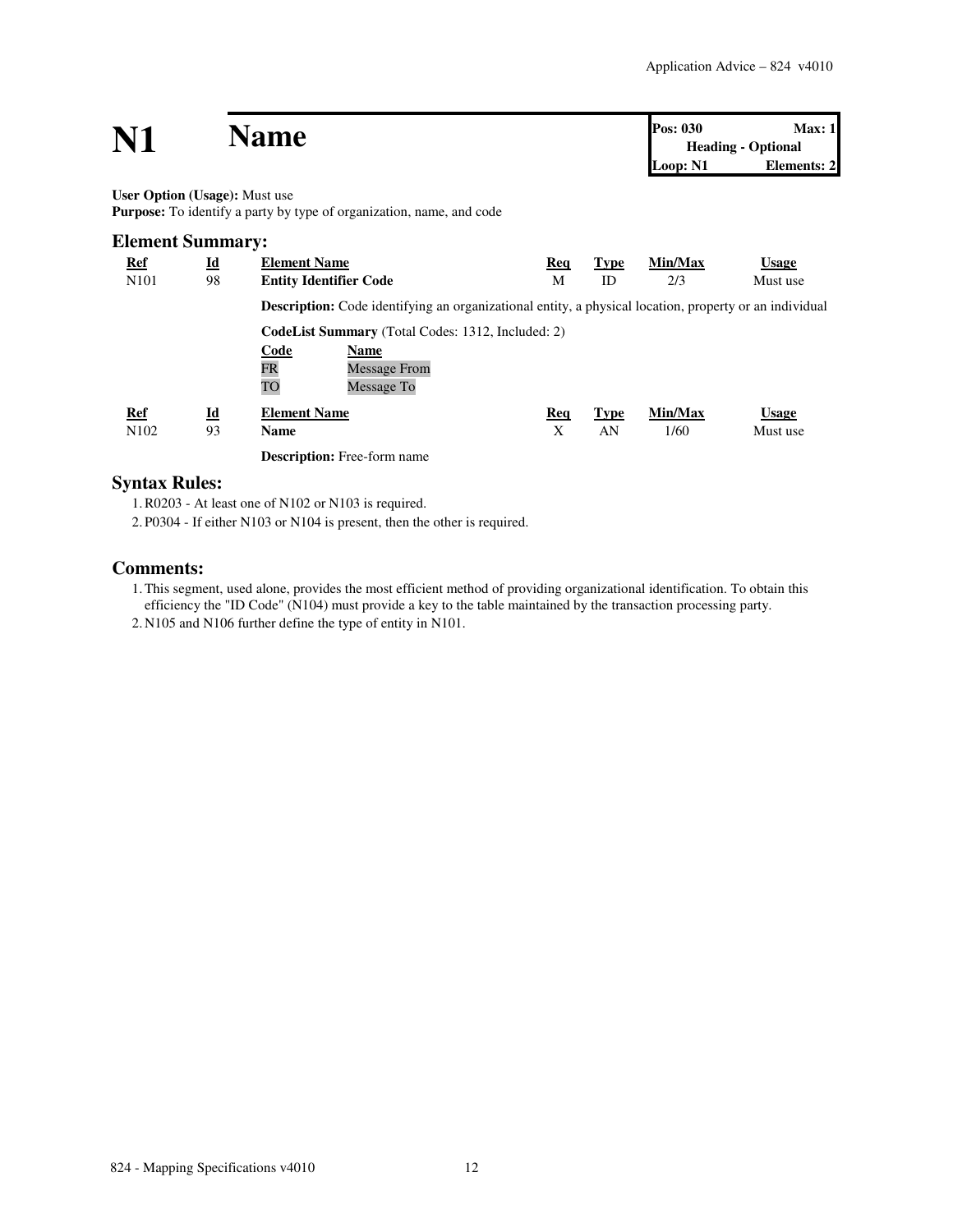### **PER Administrative Communications Contact**

**Pos: 080 Max: 3 Heading - Optional Loop: N1 Elements: 4**

**User Option (Usage):** Used

**Purpose:** To identify a person or office to whom administrative communications should be directed

| <b>Element Summary:</b> |                           |                                                                                                                           |            |             |         |              |  |  |  |
|-------------------------|---------------------------|---------------------------------------------------------------------------------------------------------------------------|------------|-------------|---------|--------------|--|--|--|
| Ref                     | $\underline{\mathbf{Id}}$ | <b>Element Name</b>                                                                                                       | Req        | <b>Type</b> | Min/Max | <b>Usage</b> |  |  |  |
| PER <sub>01</sub>       | 366                       | <b>Contact Function Code</b>                                                                                              | M          | ID          | 2/2     | Must use     |  |  |  |
|                         |                           | <b>Description:</b> Code identifying the major duty or responsibility of the person or group named                        |            |             |         |              |  |  |  |
|                         |                           | <b>CodeList Summary</b> (Total Codes: 230, Included: 1)                                                                   |            |             |         |              |  |  |  |
|                         |                           | Code<br>Name<br>AA<br><b>Authorized Representative</b>                                                                    |            |             |         |              |  |  |  |
| Ref                     | $\underline{\mathbf{Id}}$ | <b>Element Name</b>                                                                                                       | <u>Req</u> | <b>Type</b> | Min/Max | <b>Usage</b> |  |  |  |
| PER <sub>02</sub>       | 93                        | <b>Name</b>                                                                                                               | $\Omega$   | AN          | 1/60    | Must use     |  |  |  |
|                         |                           | <b>Description:</b> Free-form name<br>'EDI HOT LINE'                                                                      |            |             |         |              |  |  |  |
| PER <sub>03</sub>       | 365                       | <b>Communication Number Qualifier</b>                                                                                     | X          | ID          | 2/2     | Must use     |  |  |  |
|                         |                           | <b>Description:</b> Code identifying the type of communication number                                                     |            |             |         |              |  |  |  |
|                         |                           | <b>CodeList Summary</b> (Total Codes: 40, Included: 1)                                                                    |            |             |         |              |  |  |  |
|                         |                           | <b>Code</b><br><b>Name</b><br>TE<br>Telephone                                                                             |            |             |         |              |  |  |  |
| Ref                     | $\underline{\mathbf{Id}}$ | <b>Element Name</b>                                                                                                       | Req        | <b>Type</b> | Min/Max | <b>Usage</b> |  |  |  |
| PER <sub>04</sub>       | 364                       | <b>Communication Number</b>                                                                                               | X          | AN          | 1/80    | Must use     |  |  |  |
|                         |                           | <b>Description:</b> Complete communications number including country or area code when applicable<br>$'401 - 770 - 4475'$ |            |             |         |              |  |  |  |

#### **Syntax Rules:**

1. P0304 - If either PER03 or PER04 is present, then the other is required.

2. P0506 - If either PER05 or PER06 is present, then the other is required.

3. P0708 - If either PER07 or PER08 is present, then the other is required.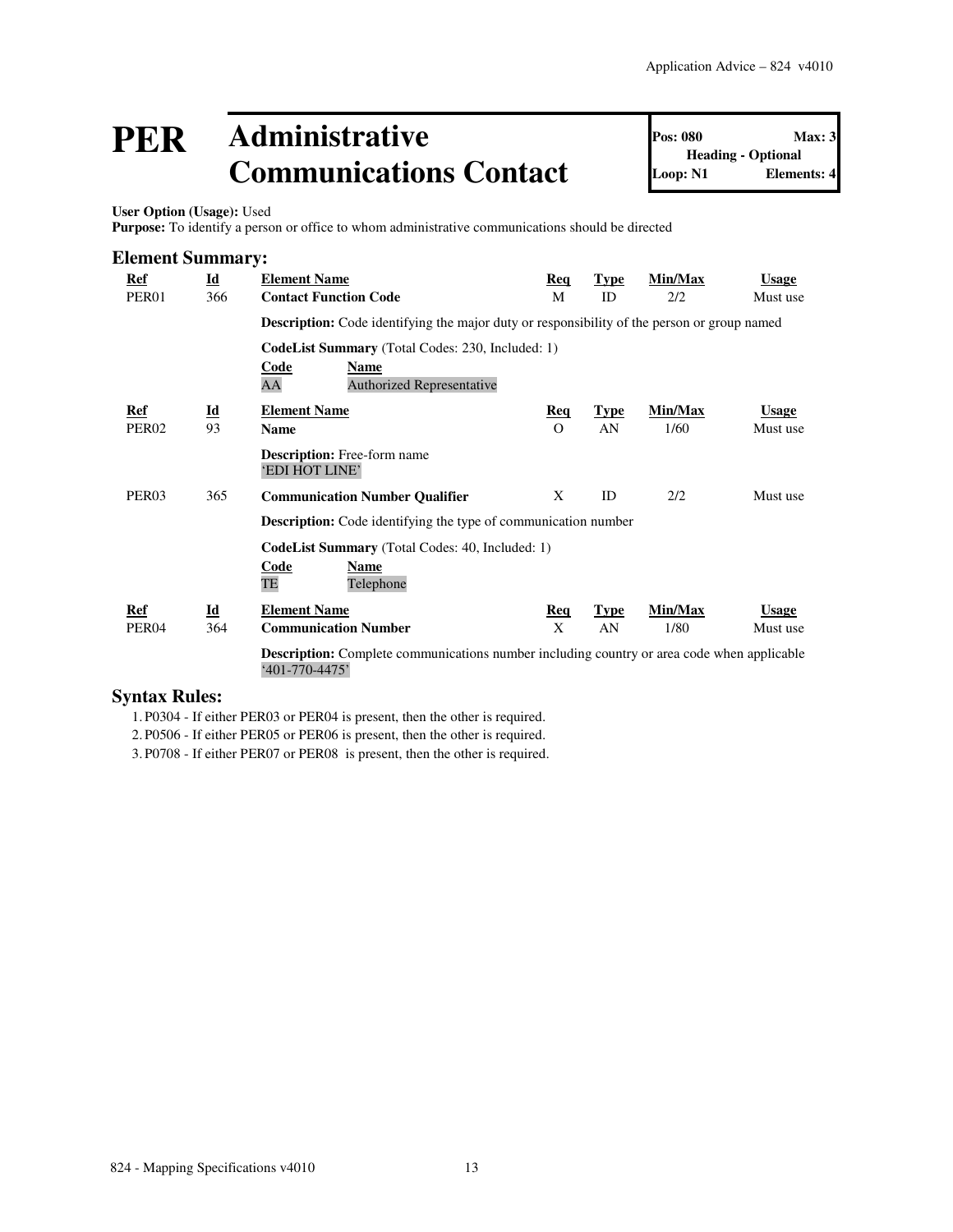### **Loop Original Transaction Identification**

**Pos: 010 Repeat: >1 Mandatory Loop: OTI Elements: N/A**

### **User Option (Usage):** Must use

Purpose: To identify the edited transaction set and the level at which the results of the edit are reported, and to indicate the accepted, rejected, or accepted-with-change edit result

#### **Loop Summary:**

| <u>Pos</u> | Id         | <b>Segment Name</b>                 | Req | <b>Max Use</b> | Repeat | Usage    |
|------------|------------|-------------------------------------|-----|----------------|--------|----------|
| 010        | <b>OTI</b> | Original Transaction Identification | M   |                |        | Must use |
| 030        | <b>DTM</b> | Date/Time Reference                 |     |                |        | Must use |
| 050        | AMT        | <b>Monetary Amount</b>              |     |                |        | Must use |
| 070        |            | Loop TED                            |     |                |        | Must use |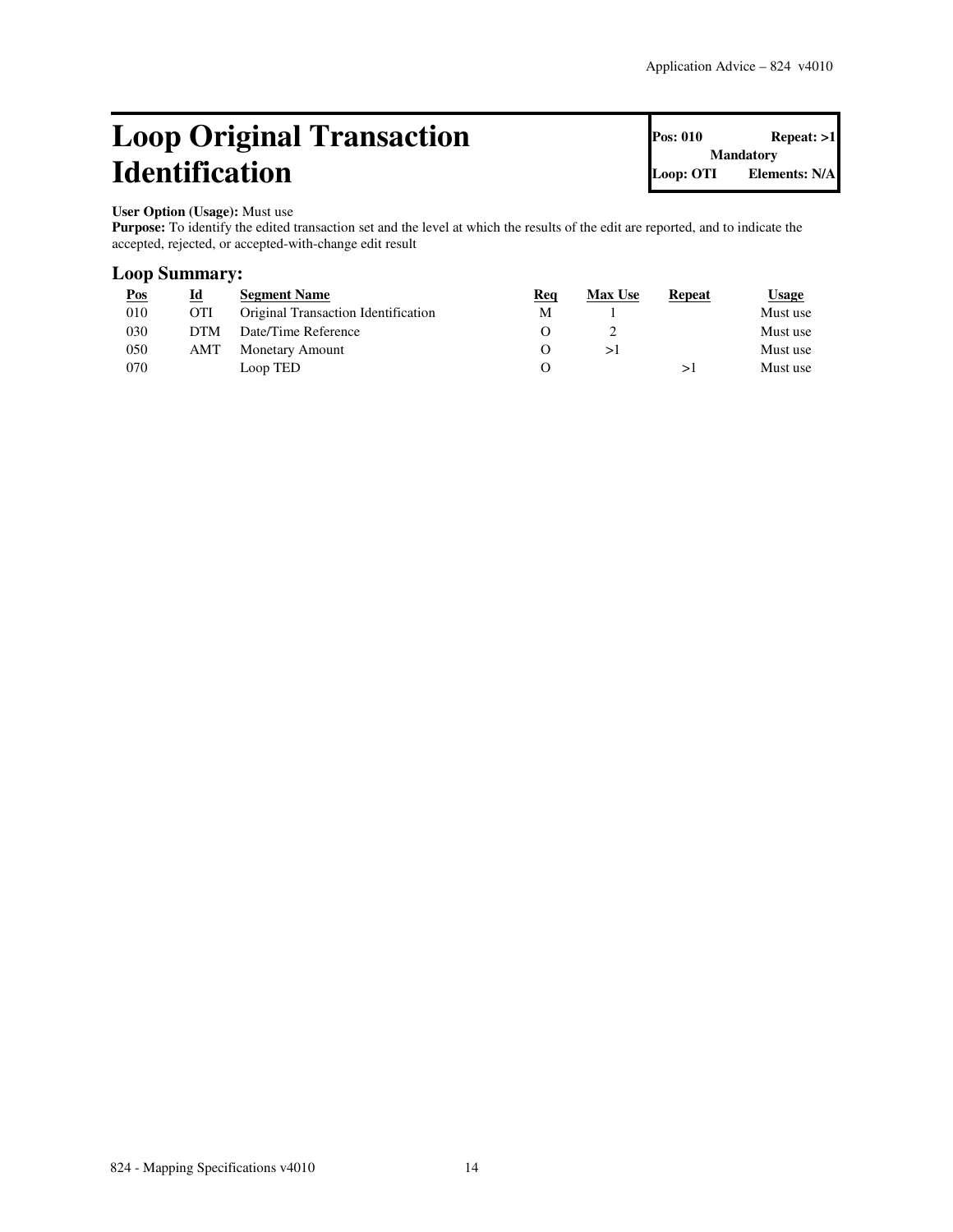### **OTI Original Transaction Identification**

**Pos: 010 Max: 1 Detail - Mandatory Loop: OTI Elements: 4**

#### **User Option (Usage):** Must use

**Purpose:** To identify the edited transaction set and the level at which the results of the edit are reported, and to indicate the accepted, rejected, or accepted-with-change edit result

#### **Element Summary:**

| Ref<br>OTI01         | $\underline{\mathbf{Id}}$<br>110 | <b>Element Name</b><br><b>Application Acknowledgment Code</b>                                                                                                               | Req<br>M   | Type<br>ID        | Min/Max<br>1/2 | <b>Usage</b><br>Must use |
|----------------------|----------------------------------|-----------------------------------------------------------------------------------------------------------------------------------------------------------------------------|------------|-------------------|----------------|--------------------------|
|                      |                                  | Description: Code indicating the application system edit results of the business data                                                                                       |            |                   |                |                          |
|                      |                                  | <b>CodeList Summary</b> (Total Codes: 20, Included: 1)<br>Code<br>Name<br>TR<br><b>Transaction Set Reject</b>                                                               |            |                   |                |                          |
| Ref<br>OTI02         | $\underline{\mathbf{Id}}$<br>128 | <b>Element Name</b><br><b>Reference Identification Qualifier</b>                                                                                                            | Req<br>M   | <b>Type</b><br>ID | Min/Max<br>2/3 | <b>Usage</b><br>Must use |
|                      |                                  | <b>Description:</b> Code qualifying the Reference Identification                                                                                                            |            |                   |                |                          |
|                      |                                  | <b>CodeList Summary</b> (Total Codes: 1503, Included: 1)<br>Code<br>Name<br><b>Transaction Reference Number</b><br>TN                                                       |            |                   |                |                          |
| <b>Ref</b>           | <b>Id</b>                        | <b>Element Name</b>                                                                                                                                                         | <b>Req</b> | <b>Type</b>       | Min/Max        | <b>Usage</b>             |
| OTI03                | 127                              | <b>Reference Identification</b>                                                                                                                                             | M          | AN                | 1/30           | Must use                 |
|                      |                                  | <b>Description:</b> Reference information as defined for a particular Transaction Set or as specified by the<br>Reference Identification Qualifier<br><b>Invoice Number</b> |            |                   |                |                          |
| OTI10                | 143                              | <b>Transaction Set Identifier Code</b>                                                                                                                                      | $\Omega$   | ID                | 3/3            | Must use                 |
|                      |                                  | <b>Description:</b> Code uniquely identifying a Transaction Set                                                                                                             |            |                   |                |                          |
| <b>Syntax Rules:</b> |                                  | CodeList Summary (Total Codes: 298, Included: 1)<br><b>Code</b><br><b>Name</b><br>810<br>Invoice                                                                            |            |                   |                |                          |

1.C0908 - If OTI09 is present, then OTI08 is required.

#### **Semantics:**

- 1. OTI03 is the primary reference identification or number used to uniquely identify the original transaction set.
- 2. OTI06 is the group date.
- 3. OTI07 is the group time.
- 4.If OTI11 is present, it will contain the version/release under which the original electronic transaction was translated by the receiver.
- 5. OTI12 is the purpose of the original transaction set, and is used to assist in its unique identification.
- 6. OTI13 is the type of the original transaction set, and is used to assist in its unique identification.
- 7. OTI14 is the application type of the original transaction set, and is used to assist in its unique identification.
- 8. OTI15 is the type of action indicated or requested by the original transaction set, and is used to assist in its unique identification.
- 9. OTI16 is the action requested by the original transaction set, and is used to assist in its unique identification.
- 10. OTI17 is the status reason of the original transaction set, and is used to assist in its unique identification.

#### **Comments:**

1. OTI02 contains the qualifier identifying the business transaction from the original business application, and OTI03 will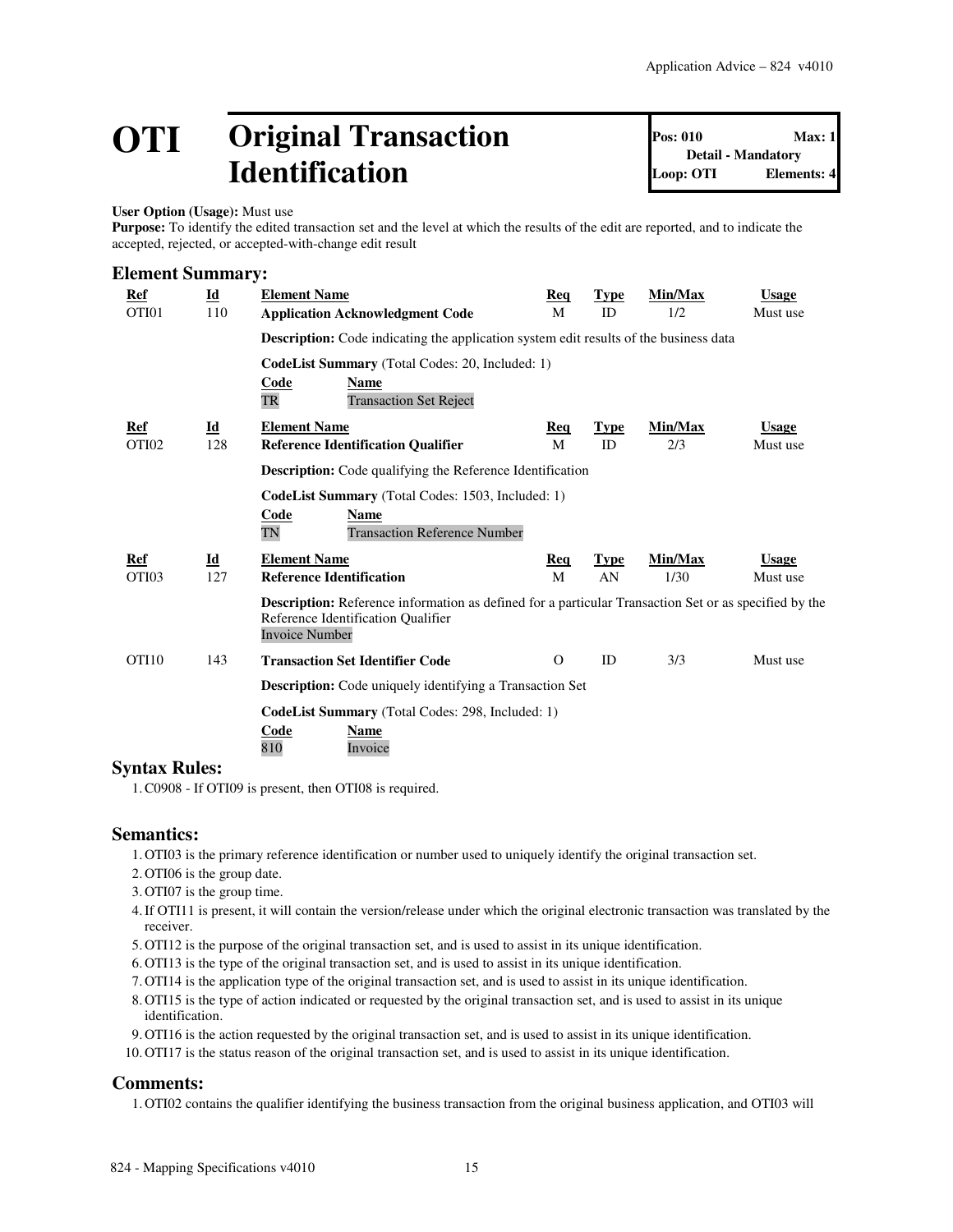contain the original business application identification.

- 2.If used, OTI04 through OTI08 will contain values from the original electronic functional group generated by the sender.
- 3.If used, OTI09 through OTI10 will contain values from the original electronic transaction set generated by the sender.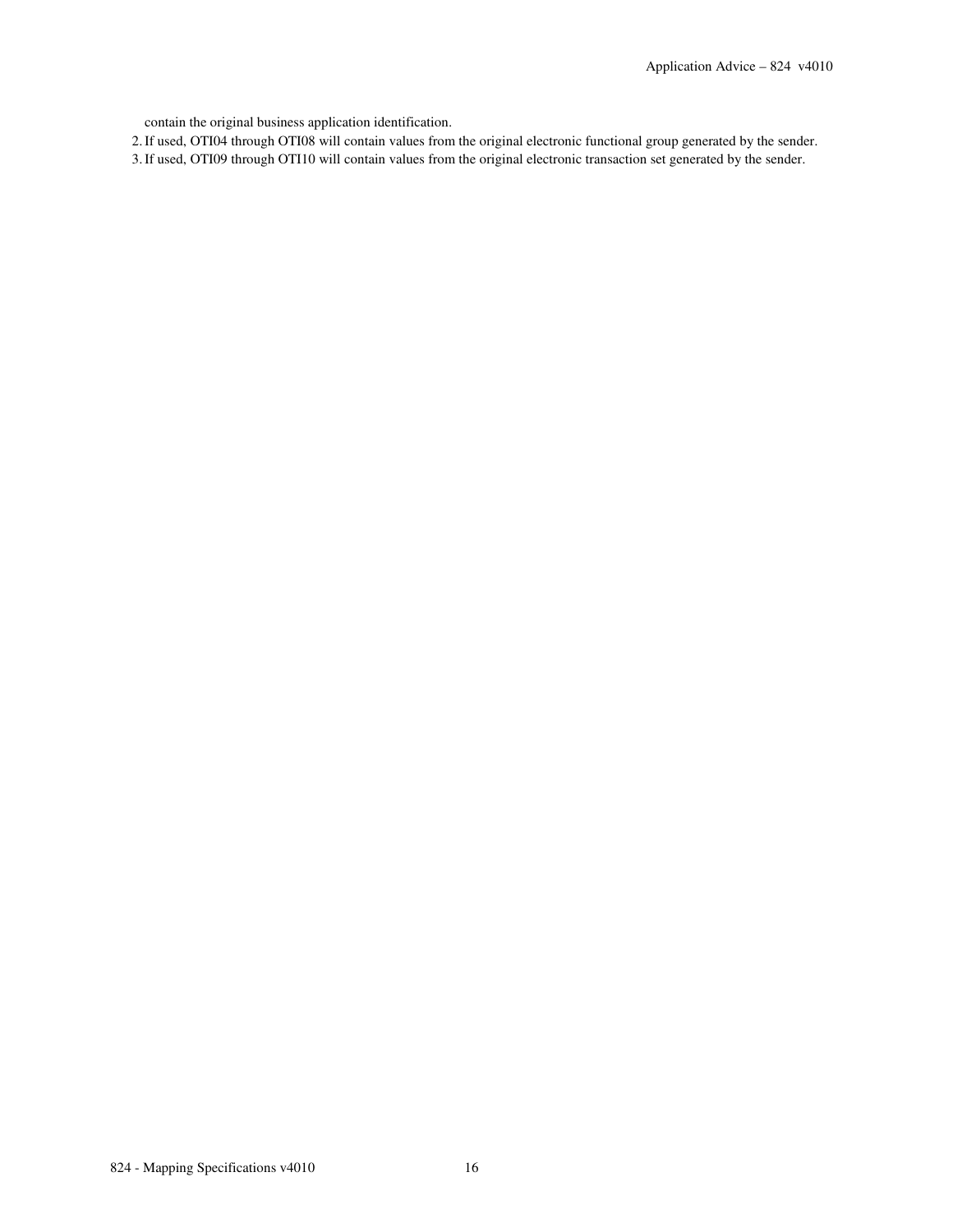| REF                                  |                           | <b>Reference Identification</b>                                                                                                                                                |            |             |         | <b>Max: 12</b><br>Detail - Optional<br><b>Elements: 2</b> |
|--------------------------------------|---------------------------|--------------------------------------------------------------------------------------------------------------------------------------------------------------------------------|------------|-------------|---------|-----------------------------------------------------------|
| <b>User Option (Usage):</b> Must use |                           | <b>Purpose:</b> To specify identifying information                                                                                                                             |            |             |         |                                                           |
| <b>Element Summary:</b>              |                           |                                                                                                                                                                                |            |             |         |                                                           |
| <u>Ref</u>                           | $\underline{\mathbf{Id}}$ | <b>Element Name</b>                                                                                                                                                            | <b>Req</b> | <b>Type</b> | Min/Max | <u>Usage</u>                                              |
| REF01                                | 128                       | <b>Reference Identification Qualifier</b>                                                                                                                                      | M          | ID          | 2/3     | Must use                                                  |
|                                      |                           | <b>Description:</b> Code qualifying the Reference Identification                                                                                                               |            |             |         |                                                           |
|                                      |                           | <b>CodeList Summary</b> (Total Codes: 1503, Included: 1)<br>Code<br><b>Name</b><br>Vendor ID Number<br>VR                                                                      |            |             |         |                                                           |
| <b>Ref</b>                           | $\underline{\mathbf{Id}}$ | <b>Element Name</b>                                                                                                                                                            | <b>Req</b> | <b>Type</b> | Min/Max | <b>Usage</b>                                              |
| REF <sub>02</sub>                    | 127                       | <b>Reference Identification</b>                                                                                                                                                | X          | AN          | 1/30    | Must use                                                  |
|                                      |                           | <b>Description:</b> Reference information as defined for a particular Transaction Set or as specified by the<br>Reference Identification Qualifier<br><b>CVS Vendor Number</b> |            |             |         |                                                           |

#### **Syntax Rules:**

1.R0203 - At least one of REF02 or REF03 is required.

#### **Semantics:**

1.REF04 contains data relating to the value cited in REF02.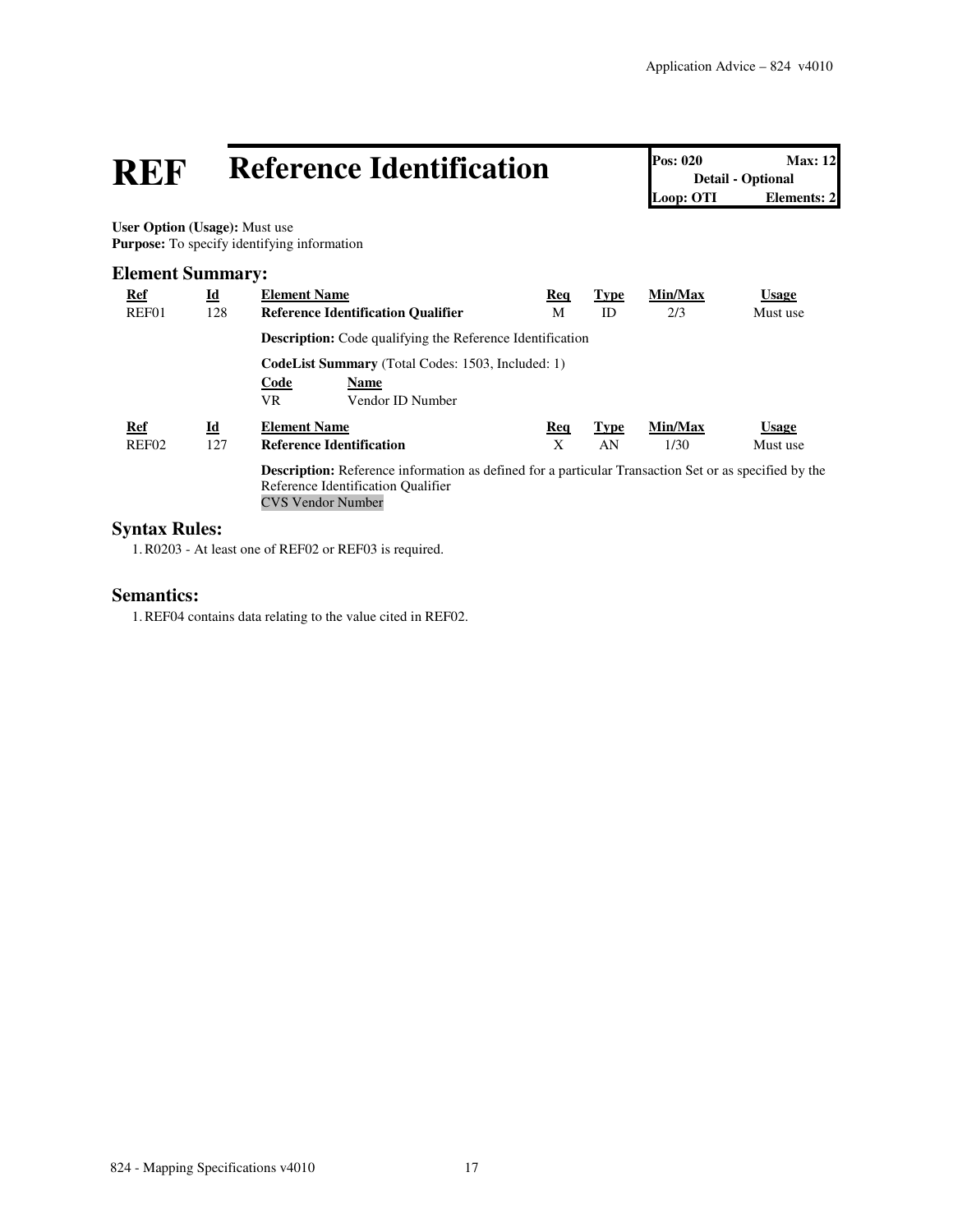# **DTM** Date/Time Reference **Pos: 030** Max: 2<br>
Loop: OTI Elements: 2

**Detail - Optional Elements: 2** 

**User Option (Usage):** Must use **Purpose:** To specify pertinent dates and times

#### **Element Summary:**

| <u>Ref</u><br>DTM01 | $\underline{\mathbf{Id}}$<br>374 | <b>Element Name</b><br>Date/Time Qualifier                                                        | Req<br>М | <b>Type</b><br>ID | Min/Max<br>3/3 | <b>Usage</b><br>Must use |
|---------------------|----------------------------------|---------------------------------------------------------------------------------------------------|----------|-------------------|----------------|--------------------------|
|                     |                                  | <b>Description:</b> Code specifying type of date or time, or both date and time                   |          |                   |                |                          |
|                     |                                  | <b>CodeList Summary</b> (Total Codes: 1112, Included: 1)<br><b>Code</b><br>Name<br>003<br>Invoice |          |                   |                |                          |
| <b>Ref</b><br>DTM02 | Id<br>373                        | <b>Element Name</b><br>Date                                                                       | Req<br>X | <b>Type</b><br>DT | Min/Max<br>8/8 | <b>Usage</b><br>Must use |
|                     |                                  | <b>Description:</b> Date expressed as CCYYMMDD<br><b>Invoice Date</b>                             |          |                   |                |                          |

#### **Syntax Rules:**

1.R020305 - At least one of DTM02, DTM03 or DTM05 is required.

2.C0403 - If DTM04 is present, then DTM03 is required.

3. P0506 - If either DTM05 or DTM06 is present, then the other is required.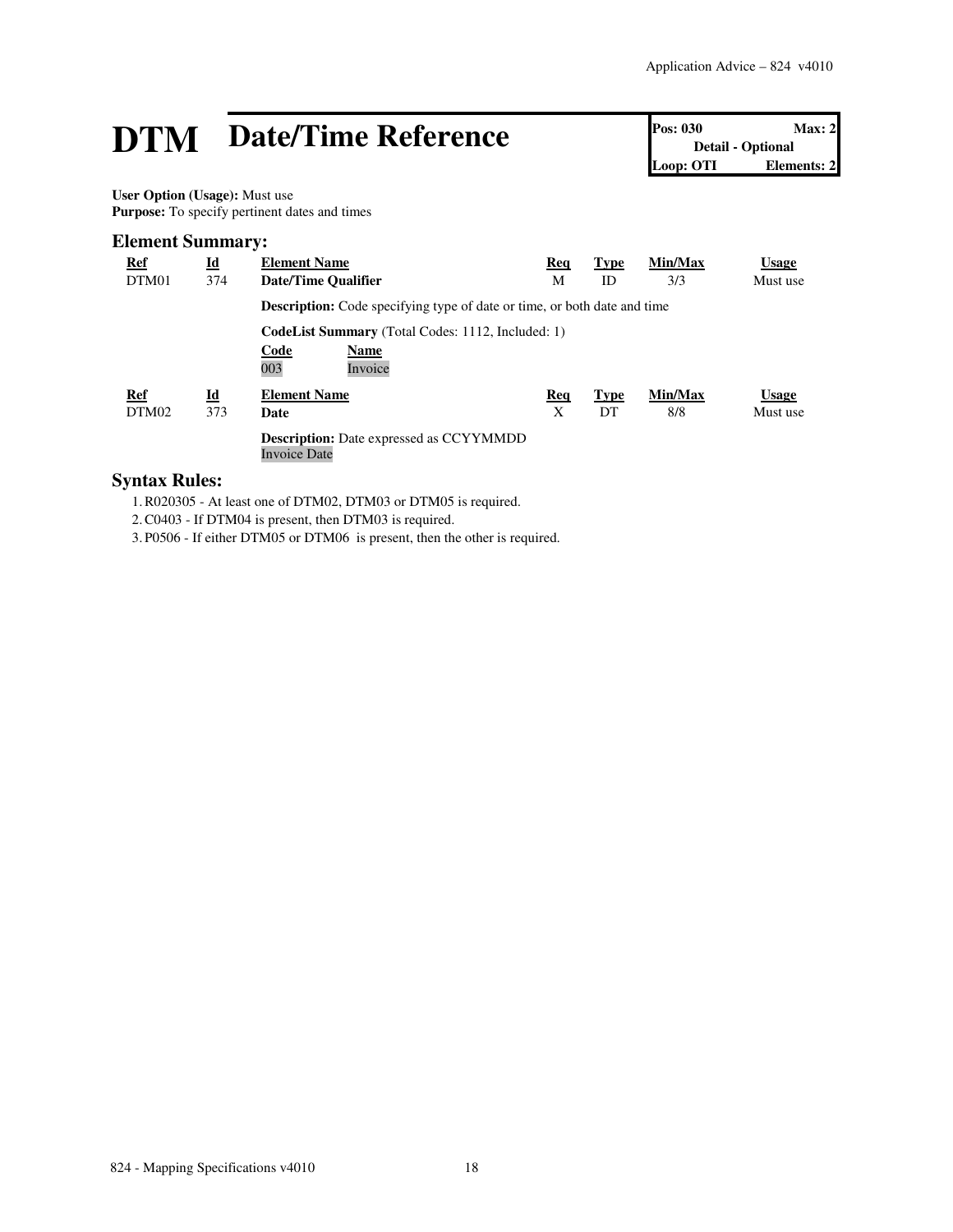# **AMT Monetary Amount Pos: 050 Max:** >1<br> **Detail** - Optional<br> **Loop: OTI Elements: 2**

**Detail - Optional Elements: 2** 

**User Option (Usage):** Must use **Purpose:** To indicate the total monetary amount

#### **Element Summary:**

| Ref<br>AMT01        | $\underline{\mathbf{Id}}$<br>522 | <b>Element Name</b><br><b>Amount Qualifier Code</b>                                                                    | Req<br>М | <b>Type</b><br>ID | Min/Max<br>1/3  | <u>Usage</u><br>Must use |
|---------------------|----------------------------------|------------------------------------------------------------------------------------------------------------------------|----------|-------------------|-----------------|--------------------------|
|                     |                                  | <b>Description:</b> Code to qualify amount                                                                             |          |                   |                 |                          |
|                     |                                  | <b>CodeList Summary</b> (Total Codes: 1473, Included: 1)<br>Code<br>Name<br><b>Original Payment Total</b><br><b>OP</b> |          |                   |                 |                          |
| <b>Ref</b><br>AMT02 | $\underline{\mathbf{Id}}$<br>782 | <b>Element Name</b><br><b>Monetary Amount</b>                                                                          | Req<br>М | <b>Type</b><br>R  | Min/Max<br>1/18 | <b>Usage</b><br>Must use |
|                     |                                  | <b>Description:</b> Monetary amount<br>Invoice Amount                                                                  |          |                   |                 |                          |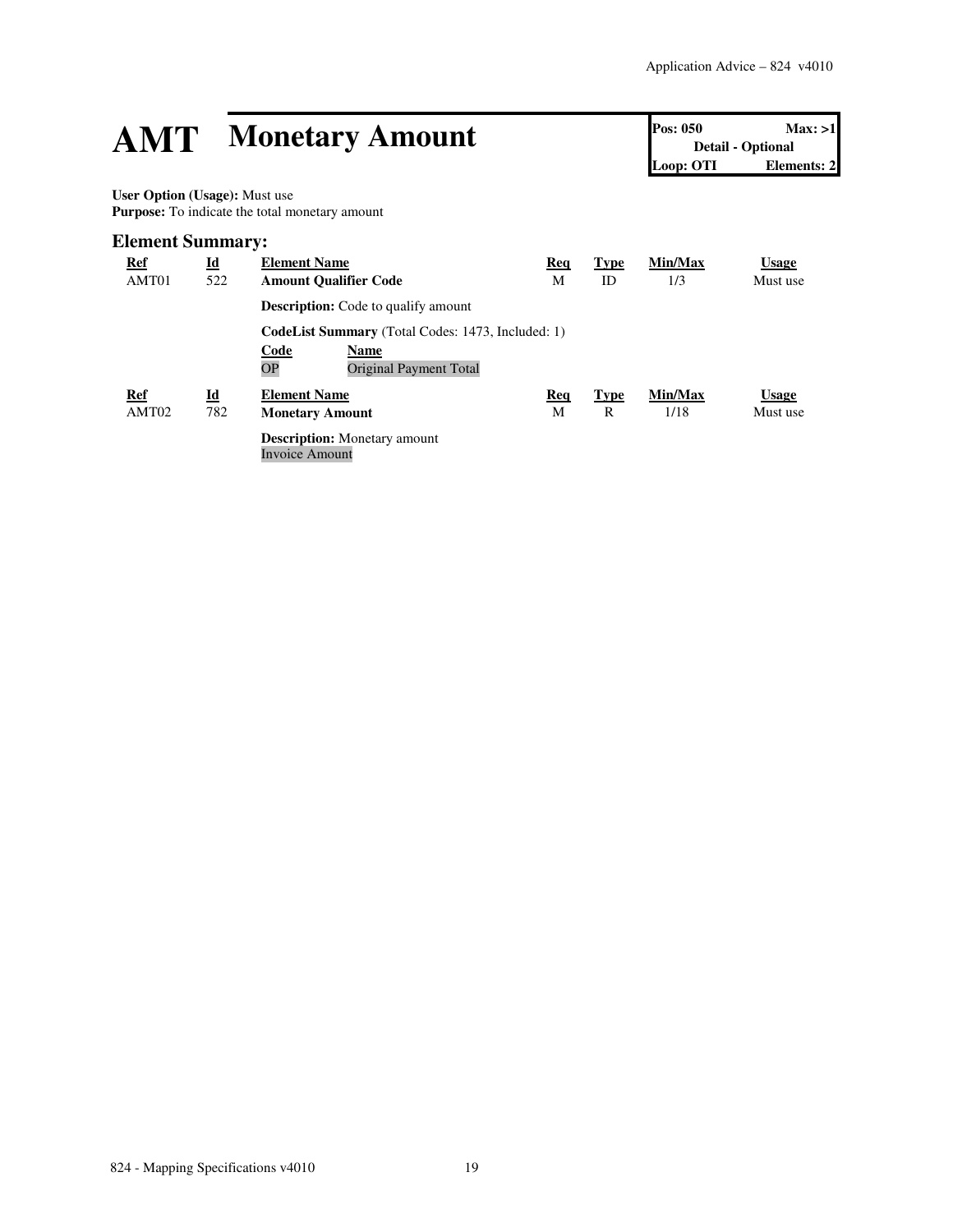### **Loop Technical Error Description Pos: 070 Repeat: >1 Optional**

**Optional Loop: TED Elements: N/A**

**User Option (Usage):** Must use

Purpose: To identify the error and, if feasible, the erroneous segment, or data element, or both

#### **Loop Summary:**

| Pos | Id | <b>Segment Name</b>             | Req | <b>Max Use</b> | <b>Repeat</b> | <u>Usage</u> |
|-----|----|---------------------------------|-----|----------------|---------------|--------------|
| 070 |    | TED Technical Error Description |     |                |               | Must use     |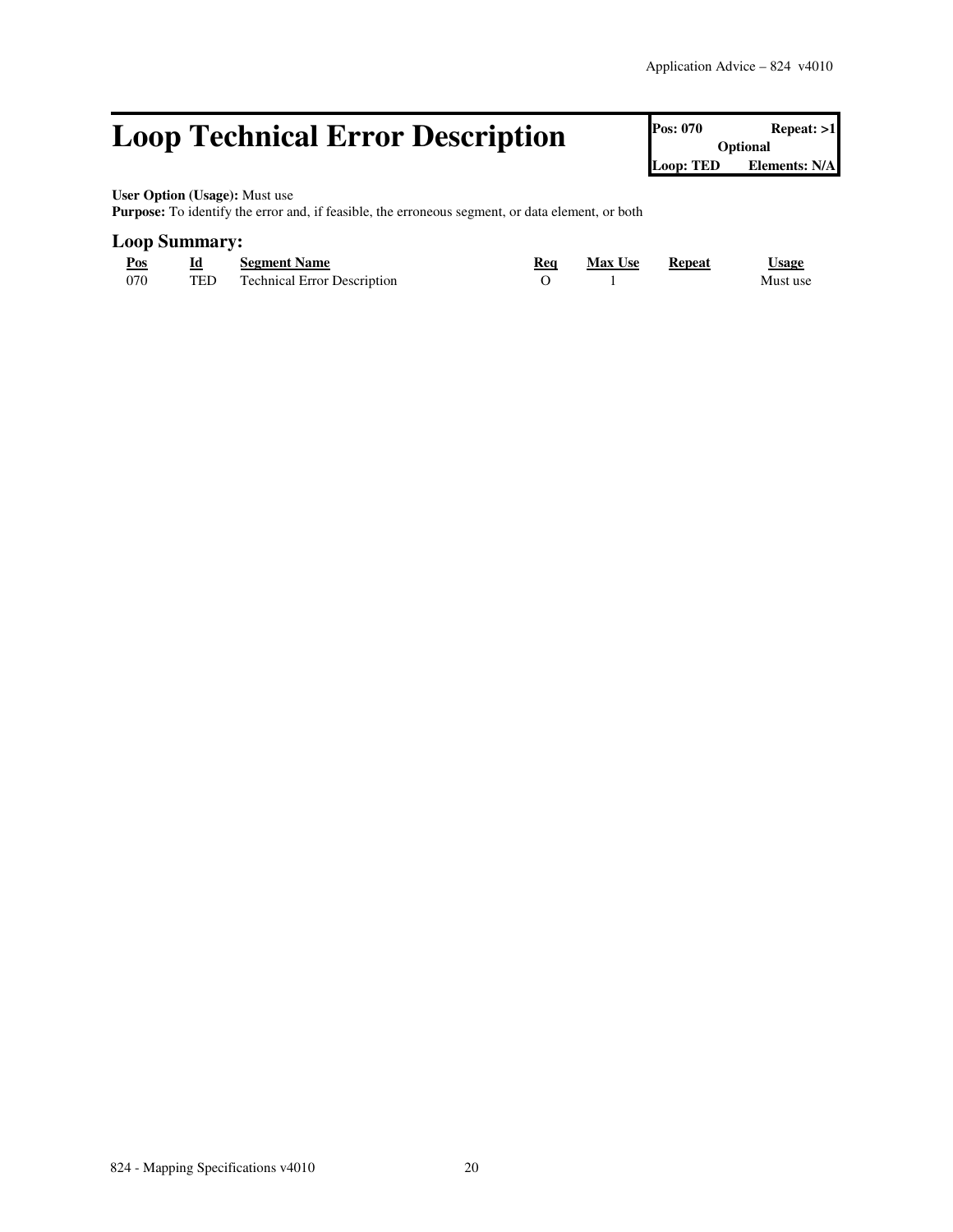## **TED Technical Error Description Pos: 070 Max: 1**<br> **Designal** Loop: TED **Elements: 2**<br> **Loop: TED Elements: 2**

**Detail - Optional Lements: 2** 

**User Option (Usage):** Must use

Purpose: To identify the error and, if feasible, the erroneous segment, or data element, or both

#### **Element Summary:**

| <b>Ref</b><br>TED <sub>01</sub> | $\underline{\mathbf{Id}}$<br>647 | <b>Element Name</b><br><b>Application Error Condition Code</b>                                                          | Req<br>М        | Type<br>ID        | Min/Max<br>1/3  | <b>Usage</b><br>Must use |
|---------------------------------|----------------------------------|-------------------------------------------------------------------------------------------------------------------------|-----------------|-------------------|-----------------|--------------------------|
|                                 |                                  | <b>Description:</b> Code indicating application error condition                                                         |                 |                   |                 |                          |
|                                 |                                  | <b>CodeList Summary</b> (Total Codes: 162, Included: 1)<br>Code<br>Name<br>024<br><b>Other Unlisted Reason</b>          |                 |                   |                 |                          |
| Ref<br>TED <sub>02</sub>        | Id<br>3                          | <b>Element Name</b><br><b>Free Form Message</b><br><b>Description:</b> Free-form text<br><b>Error Message/Condition</b> | Req<br>$\Omega$ | <b>Type</b><br>AN | Min/Max<br>1/60 | <b>Usage</b><br>Must use |

#### **Comments:**

1.If used, TED02 will contain a generic description of the data in error (e.g., part number, date, reference number, etc.).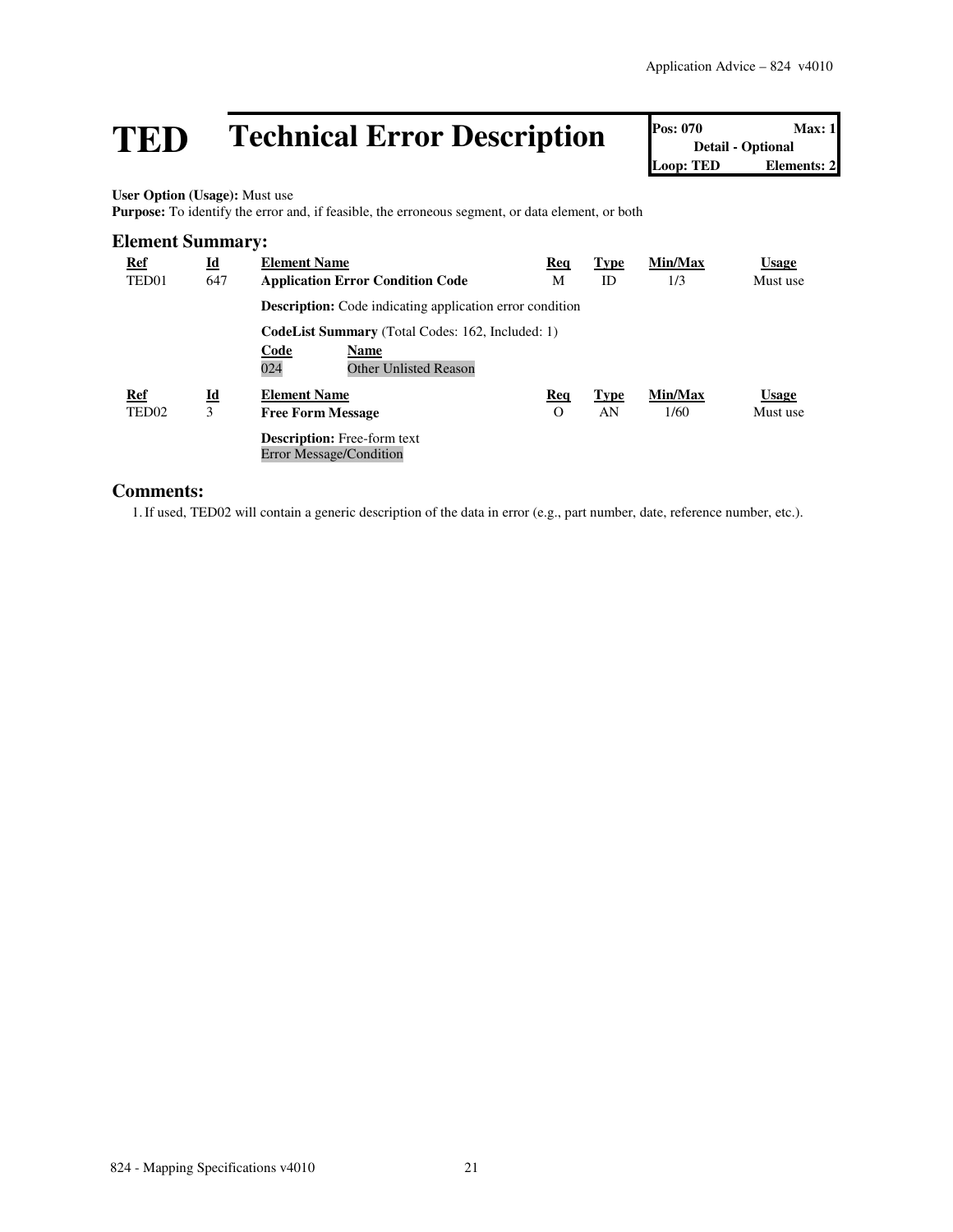# **SE Transaction Set Trailer Pos: 090 Max: 1**<br> **Detail - Mandatory**<br> **Loop: N/A Elements: 2**

**Detail - Mandatory Elements: 2** 

#### **User Option (Usage):** Must use

Purpose: To indicate the end of the transaction set and provide the count of the transmitted segments (including the beginning (ST) and ending (SE) segments)

#### **Element Summary:**

| <b>Ref</b>       | $\underline{\mathbf{Id}}$ | <b>Element Name</b>                                                                                                                                                | Req | <b>Type</b>    | Min/Max | Usage    |  |  |
|------------------|---------------------------|--------------------------------------------------------------------------------------------------------------------------------------------------------------------|-----|----------------|---------|----------|--|--|
| SE <sub>01</sub> | 96                        | <b>Number of Included Segments</b>                                                                                                                                 | M   | N <sub>0</sub> | 1/10    | Must use |  |  |
|                  |                           | <b>Description:</b> Total number of segments included in a transaction set including ST and SE segments                                                            |     |                |         |          |  |  |
| SE <sub>02</sub> | 329                       | <b>Transaction Set Control Number</b>                                                                                                                              | M   | AN             | 4/9     | Must use |  |  |
|                  |                           | <b>Description:</b> Identifying control number that must be unique within the transaction set functional<br>group assigned by the originator for a transaction set |     |                |         |          |  |  |

#### **Comments:**

1. SE is the last segment of each transaction set.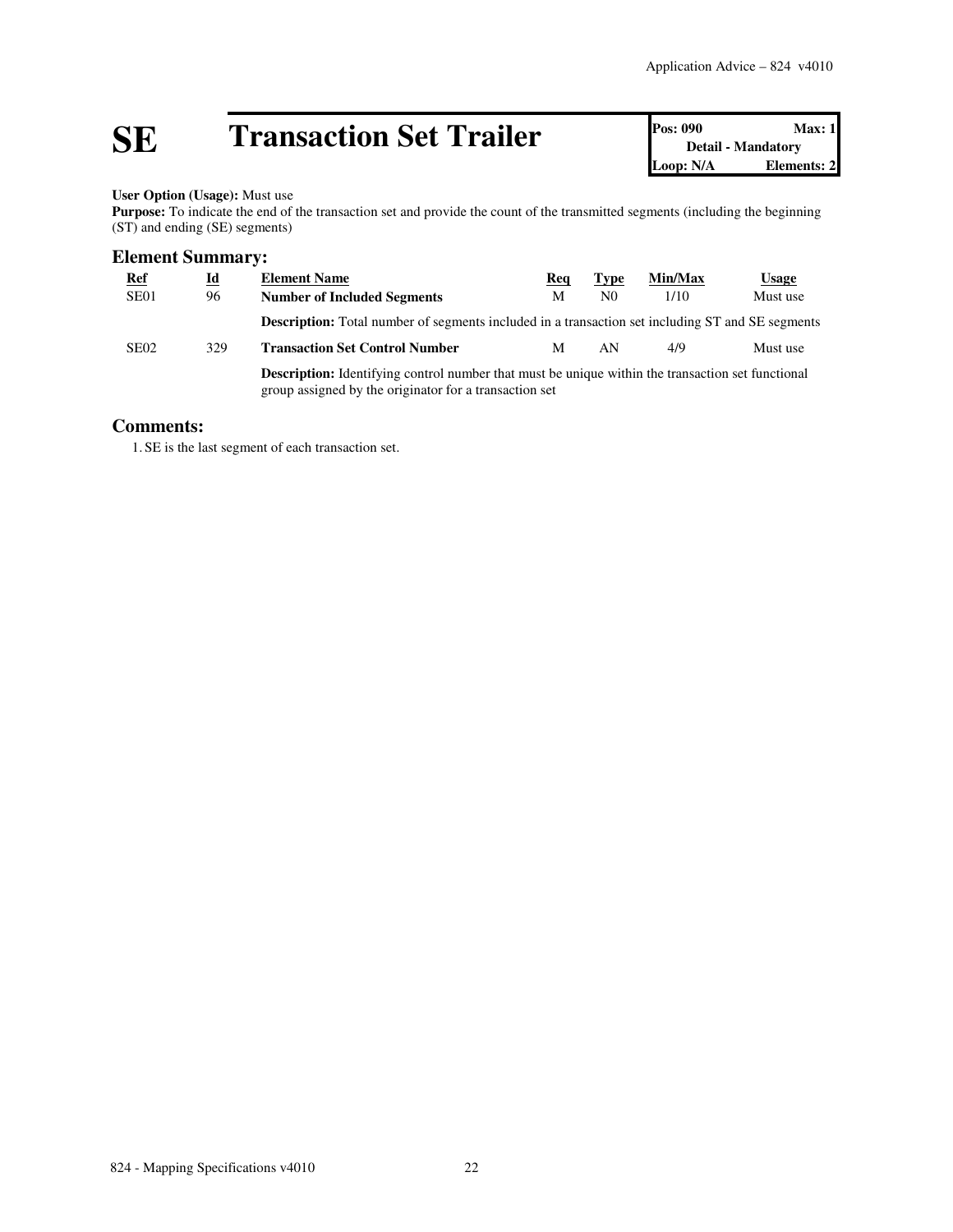## **GE Functional Group Trailer Pos:** Max: 1<br>
Not Defined - Mandatory<br>
Loop: N/A<br> **Elements: 2**

**Not Defined - Mandatory** Loop: N/A

**User Option (Usage):** Must use

**Purpose:** To indicate the end of a functional group and to provide control information

| <b>Element Summary:</b> |    |                                                                                                                                                                                     |     |                |         |              |  |  |  |
|-------------------------|----|-------------------------------------------------------------------------------------------------------------------------------------------------------------------------------------|-----|----------------|---------|--------------|--|--|--|
| <u>Ref</u>              | Id | <b>Element Name</b>                                                                                                                                                                 | Req | <b>Type</b>    | Min/Max | <u>Usage</u> |  |  |  |
| GE01                    | 97 | <b>Number of Transaction Sets Included</b>                                                                                                                                          | M   | N <sub>0</sub> | 1/6     | Must use     |  |  |  |
|                         |    | <b>Description:</b> Total number of transaction sets included in the functional group or interchange<br>(transmission) group terminated by the trailer containing this data element |     |                |         |              |  |  |  |
| GE02                    | 28 | <b>Group Control Number</b>                                                                                                                                                         | M   | N0             | 1/9     | Must use     |  |  |  |
|                         |    | <b>Description:</b> Assigned number originated and maintained by the sender                                                                                                         |     |                |         |              |  |  |  |

#### **Semantics:**

1.The data interchange control number GE02 in this trailer must be identical to the same data element in the associated functional group header, GS06.

#### **Comments:**

1.The use of identical data interchange control numbers in the associated functional group header and trailer is designed to maximize functional group integrity. The control number is the same as that used in the corresponding header.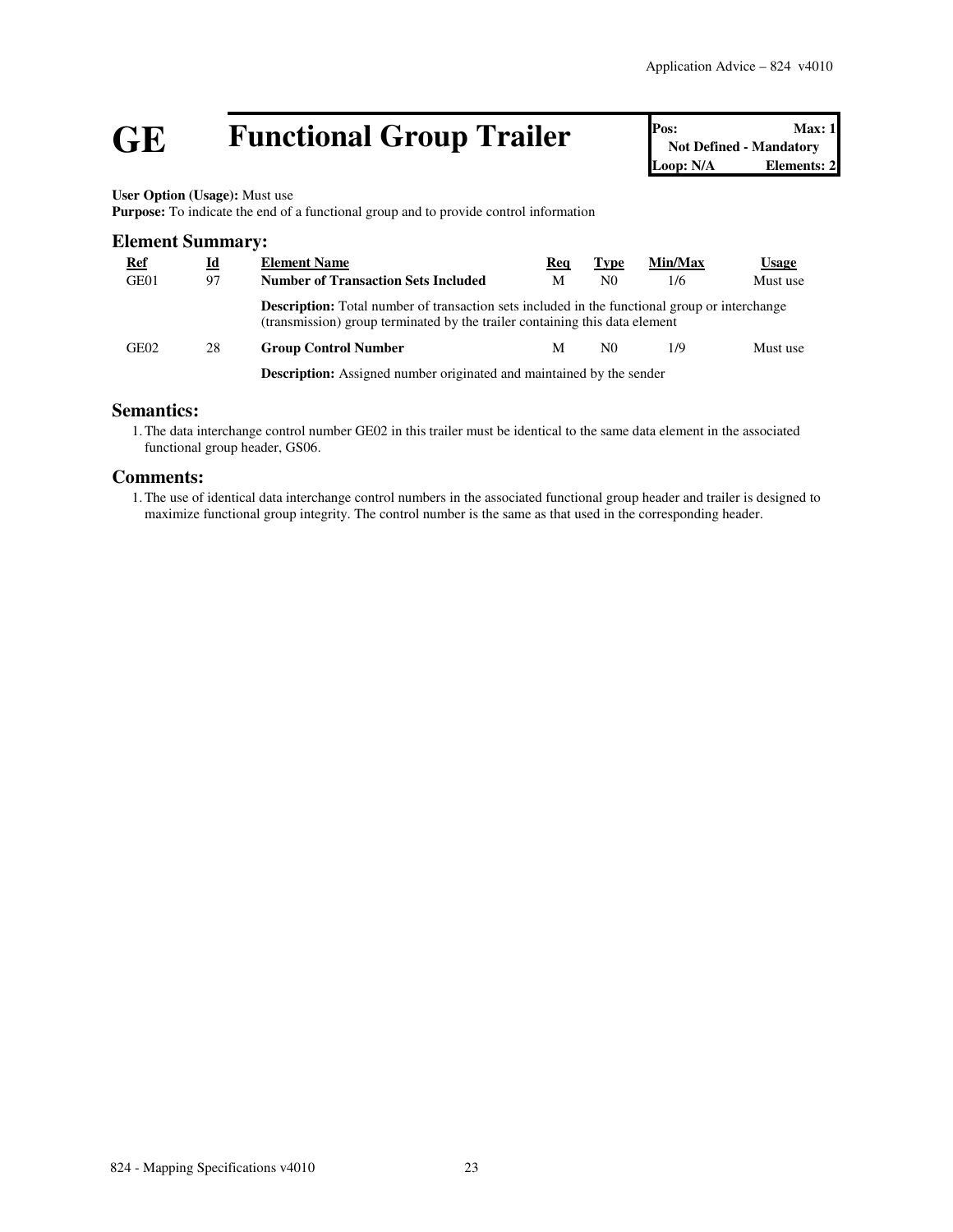## **IEA** Interchange Control Trailer **Pos:** Max: 1<br>
Mot Defined - Mandatory<br>
Loop: N/A<br>
Elements: 2

**Not Defined - Mandatory Elements: 2** 

**User Option (Usage):** Must use

Purpose: To define the end of an interchange of zero or more functional groups and interchange-related control segments

#### **Element Summary:**

| <u>Ref</u> | $\underline{\mathbf{Id}}$ | <b>Element Name</b>                                                                       | Reg | Type           | Min/Max | <b>Usage</b> |
|------------|---------------------------|-------------------------------------------------------------------------------------------|-----|----------------|---------|--------------|
| IEA01      | 116                       | <b>Number of Included Functional Groups</b>                                               | M   | N0             | 1/5     | Must use     |
|            |                           | <b>Description:</b> A count of the number of functional groups included in an interchange |     |                |         |              |
| IEA02      | 112                       | <b>Interchange Control Number</b>                                                         | M   | N <sub>0</sub> | 9/9     | Must use     |
|            |                           | Description: $\Lambda$ control number assigned by the interchange sender                  |     |                |         |              |

**Description:** A control number assigned by the interchange sender